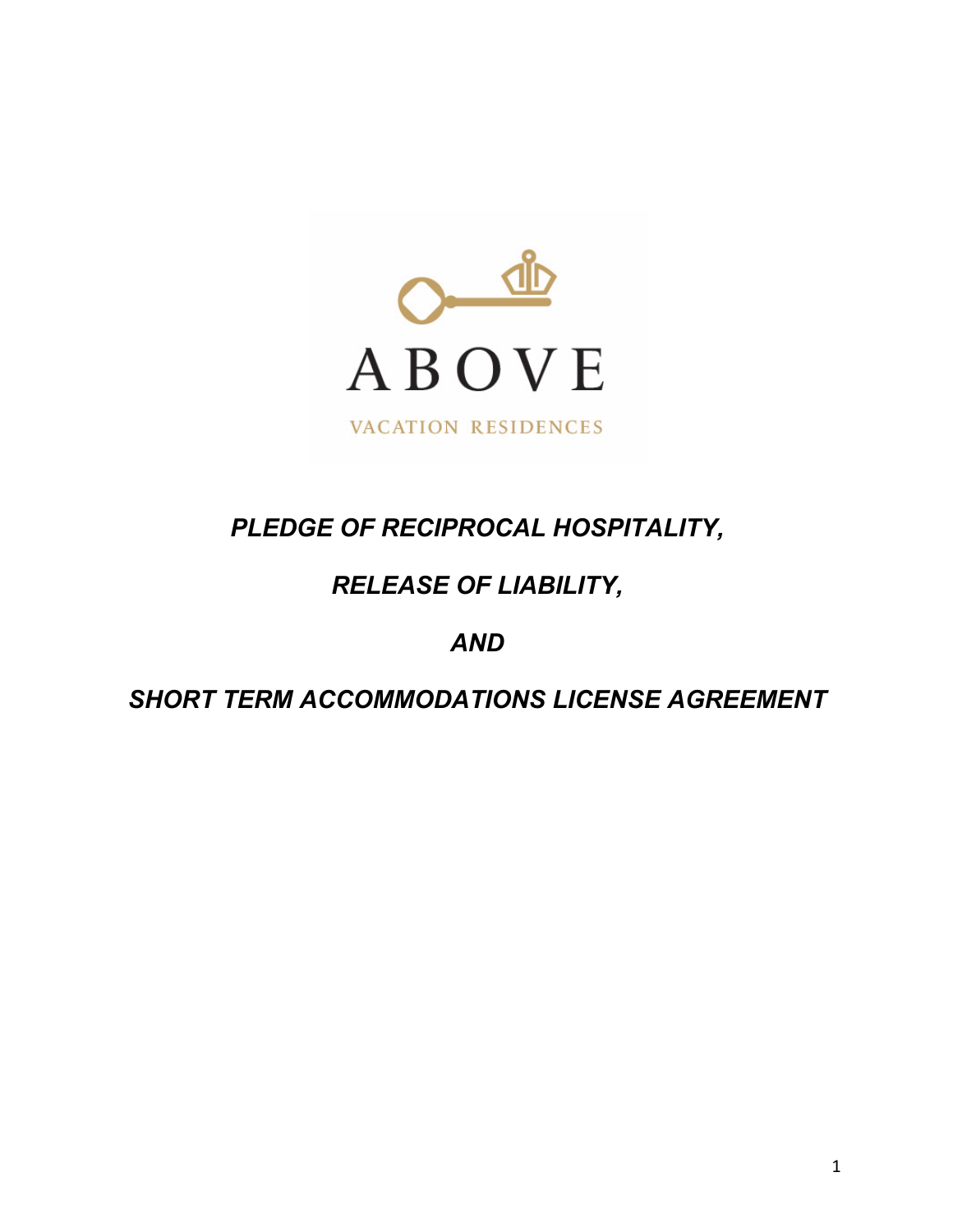### **THE ASSOCIATES OF ABOVE AND GUEST'S**

### **PLEDGE OF RECIPROCAL HOSPITALITY**

*Before you entrust ABOVE with your stay, and ABOVE entrusts you with one of our homes, we together agree to the following pledge.*

#### **We, the Associates of ABOVE pledge to provide you, our Guest the following:**

- To treat you our Guest, with dignity, respect, and serve you with the warmth of hospitality.
- Provide a dedicated ABOVE Associate to you throughout your stay to make your stay an exceptional one.
- Greet you personally and professionally at the home by an ABOVE Associate on arrival day, and answer all Guest's questions about the home and destination.
- Provide a clean and fresh home with personalized concierge services for our Guests to experience the destination to the fullest.
- Provide the understanding and enforcement of all terms and conditions from the home owner, and local authorities to make sure the Guest's stay is not negatively interrupted.
- Be available at any time throughout the Guest's stay to enhance their experience, and visit the home daily to assist the Guest in keeping the home tidy and clean, and to be of service to Guest requests.
- Be there at the checkout to assist and ensure a smooth Guest's departure.

#### **We, the Guests of an ABOVE property pledge to you, our Host the following:**

- To treat you our Host, with dignity, respect, and professionalism.
- By asking first you, our Host, before assuming it is permissible, any activity that impacts the home and neighborhood.
- To treat the home as we would our own, keeping and returning it in the manner found.
- Refraining from any illegal, ill-advised, or questionable activities that could cause harm to ourselves or the home.
- To protect the home from avoidable damage by cleaning messes quickly and securing the home by locking all doors while away.
- By educating ourselves on all terms and conditions of the home and being accountable to them.
- To always be considerate to the neighbors, and never deny them the peace and tranquility of their home by our actions.

*Through this Pledge of Reciprocal Hospitality, together can we curate exceptional experiences for Guest, Home owner, and ABOVE Associate alike.*

(Contract.Signature)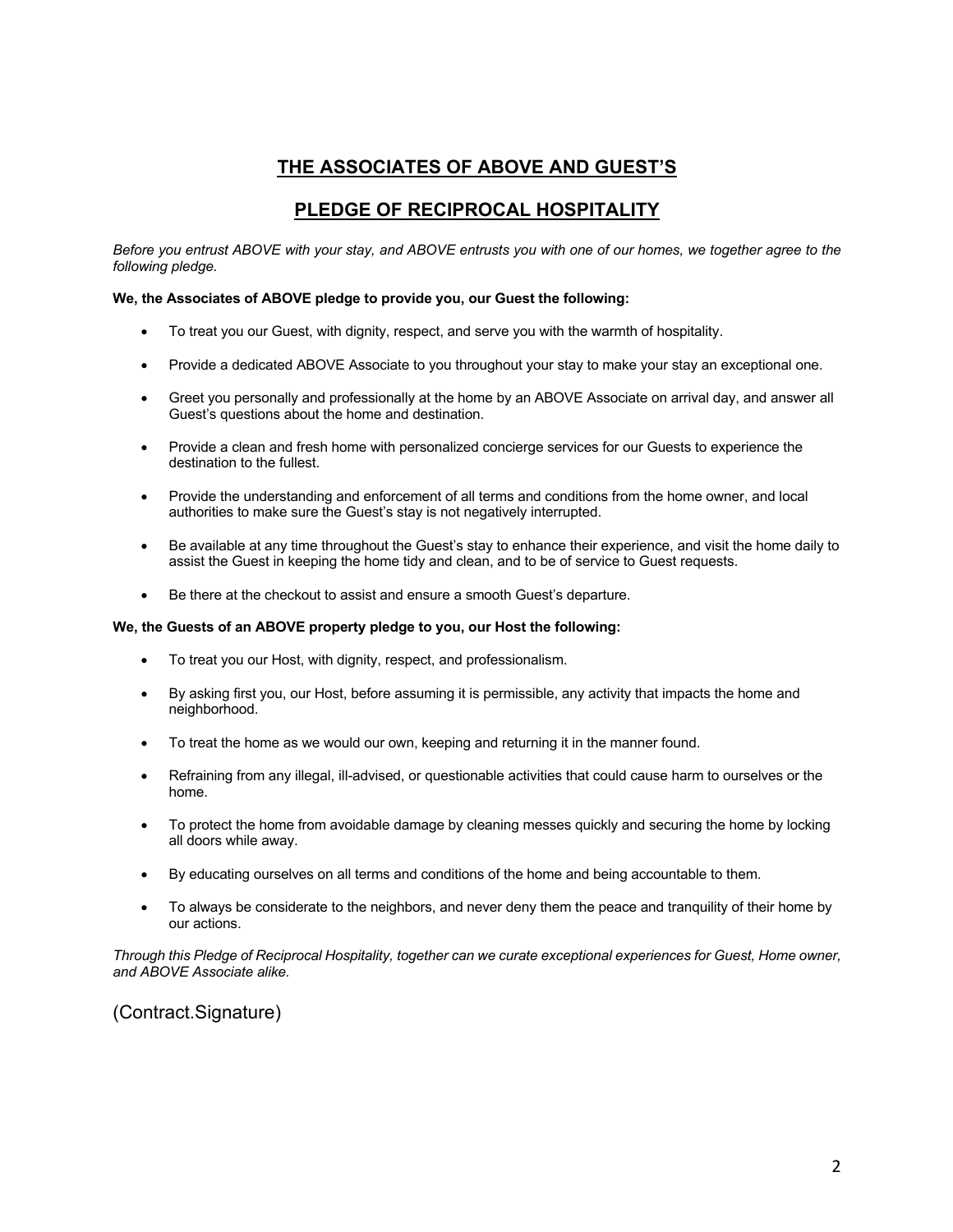# **RELEASE OF LIABILITY AND INDEMNIFICATION**

**I hereby acknowledge that I have knowingly and willingly entered into this Agreement and become a party bound by the terms and conditions of this release of liability and indemnification by and between ABOVE Vacation Residences (Property Manager), and the Home Owner. I understand the terms, provisions, and conditions of this Agreement and its warnings, and I agree to be bound by its terms, provisions, and conditions.** 

**Comprehensive release--**Guest agrees to release Property Manager, Home Owner and their affiliates, officers, directors, owners, employees and agents (collectively "the released parties") to the maximum extent allowable by law, from and against any and all liability for any bodily injury, property damage or other damage or every kind to me, caused by or resulting from, in whole or in part, by Home Owner and/or ABOVE Vacation Residences and their employees, servants, agents, or representatives, including any and all losses, damages, claims, suits, actions, liabilities, obligations, costs and expenses (including reasonable attorneys' fees and expenses), caused by or resulting from the *NEGLIGENT ACTS AND/OR OMISSIONS* by the Home Owner and/or ABOVE Vacation Residences and their employees, servants, agents, or representatives. This release includes but is not limited to any and all liability arising out of injury or death to me or any person or loss or damage to any property of any kind whatsoever during the term of occupancy, resulting from any cause whatsoever, except to the extent that such may be the result of gross negligence or willful or intentional misconduct by the Released Parties.

**Assumption of Risk--**Guest does hereby personally assume all risks, whether foreseen or unforeseen, in connection with its entrance onto or use of the Property, for any harm, injury, including paralysis or death, that may befall me or my property while I am on the Property, including condition of the property, known or unknown hazards of the property, the risk of negligence of any party or participant, including the Released Parties.

**Hold Harmless and Indemnity--**I hereby agree to PROTECT, HOLD HARMLESS AND INDEMNIFY the Released Parties for any and all damages and costs they incur, including attorney fees and costs, from any claims, suits, or actions brought or threatened against any of the Released Parties by anyone claiming to have been injured as a result of any injury or death, to me or my property arising out of my entrance onto or use of the Property.

By signing this Release, it is my intent to release, waive, and indemnify all of the Released Parties from liability connected with my entrance onto and use of the Property, the condition of the property, (including but not limited to, the negligence of the Released Parties, whether passive oractive), and to personally assume all risk of injury, death, or property damage. Iunderstand that the terms herein are contractual and not a mere recital, and that I have willingly signed this Agreement voluntarily and of my own free act for the consideration expressed herein. If any part of this Agreement is held unenforceable, such part shall be stricken and the remainder of this Agreement shall continue to be in full force and effect. Guest understands and acknowledges that their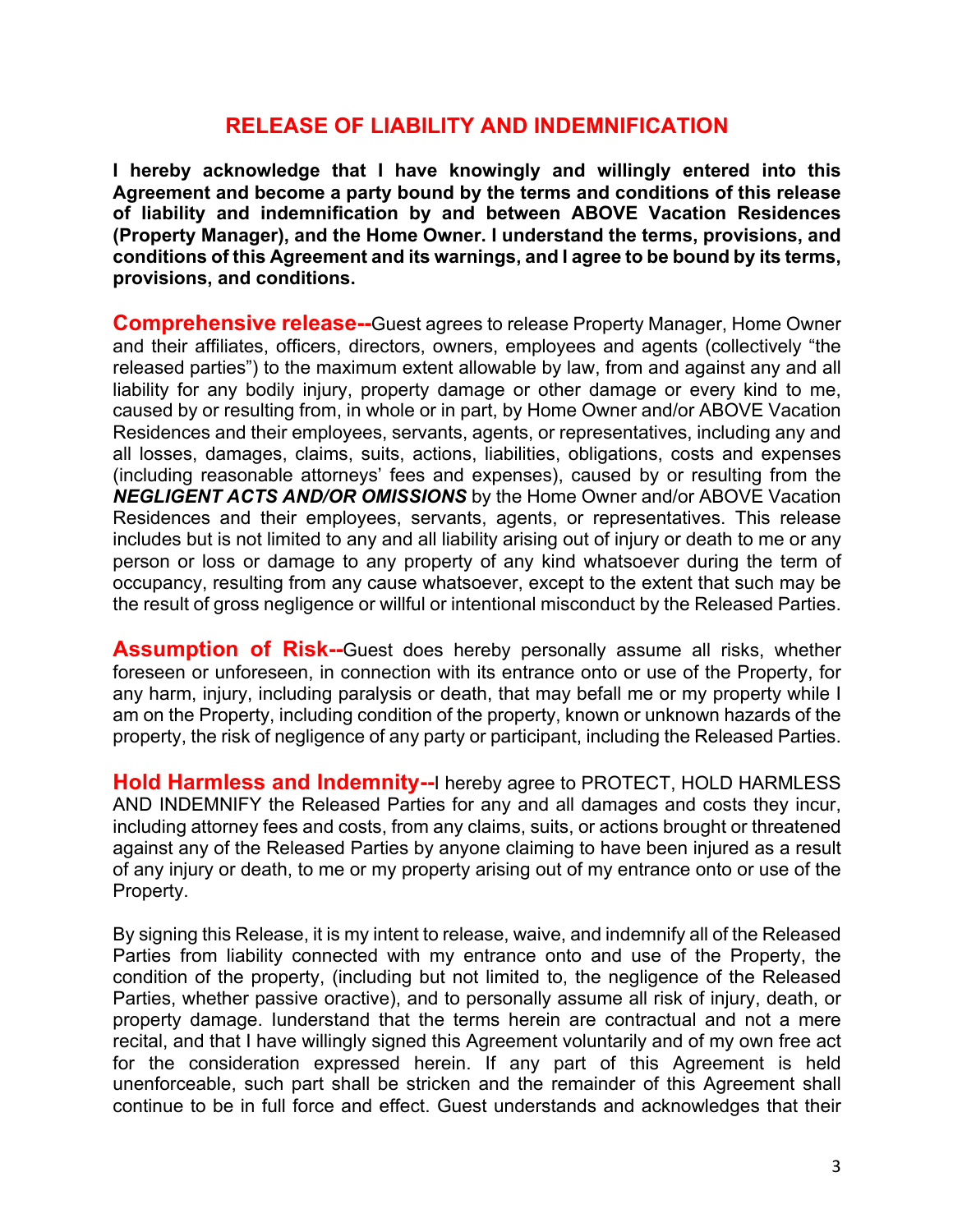occupancy of the Property shall not commence until Property Manager has received all required Waivers, including but not limited to the Home Owner and ABOVE VACATION RESIDENCES Waiver & Release (EXHIBIT B), executed by Guest and all guests in Guest's party.

**Governing Law**: The terms and conditions stated herein will be interpreted by and governed under the laws of the State of Texas and any action arising out of this agreement shall be litigated in the county of Travis, State of Texas.

**I HAVE READ AND AGREED TO ALL THE TERMS OF THIS AGREEMENT, WHICH IS A COMPLETE RELEASE OF LIABILITY (EVEN IF CAUSED BY THE ACTIONS OF ABOVE VACATION RESIDENCES, PROPERTY MANAGER, AND THE HOME OWNER, ITS OWNERS, AGENTS, AND/OR EMPLOYEES) THAT IS BINDING ON ME, MY HEIRS, SUCCESSORS AND ASSIGNS. IF I AM A PARENT AUTHORIZING MY CHILD TO ENTER ONTO OR USE THE PROPERTY, I HAVE READ AND HEREBY ACKNOWLEDGE THE STATEMENTS ABOVE.** 

Date: **(Contract.Date)**

\_\_\_\_\_\_\_\_\_\_\_\_\_\_\_\_\_\_\_\_\_\_\_\_\_\_\_ , Home Owner

\_\_\_\_\_\_\_\_\_\_\_\_\_\_\_\_\_\_\_\_\_\_\_\_\_ , Property Manager, ABOVE Vacation Residences

(Contract.Signature) \_\_\_\_\_\_\_ , Guest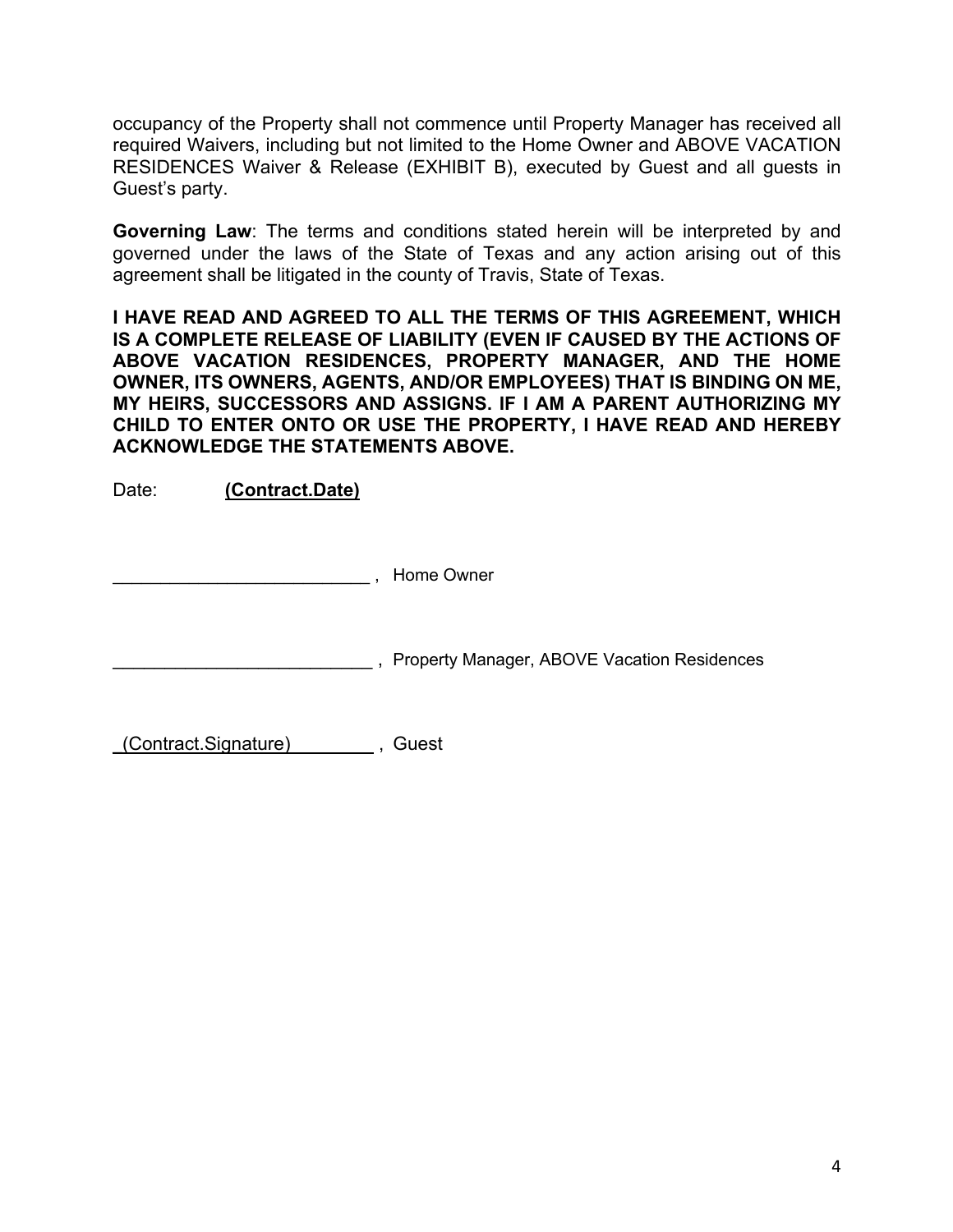# *SHORT TERM ACCOMMODATIONS LICENSE AGREEMENT*

This Short Term Accommodations License Agreement (the "*Agreement*") is made by and between ABOVE VACATION RESIDENCES ("*Property Manager*") and **(Guest.FullName)** ("*Guest*") as of the date last set forth on the signature page of this Agreement. For good and valuable consideration, the sufficiency of which is acknowledged, the parties hereby agree as follows:

Purpose and Intent: The purpose of this License is to set forth the terms and provisions under which Property Manager will provide the vacation accommodations and vacation related services described herein to Guest. Notwithstanding anything to the contrary, Property Manager and Guest expressly acknowledge, confirm and agree that: (i) the License is and shall at all times be a license and is the commercial equivalent of an agreement for accommodation in a hotel; (ii) the relationship between Property Manager and Guest and created hereunder is that of licensor-licensee and not of landlord-tenant or lessor-lessee; and (iii) the License does not create nor shall be deemed to create, any tenancy interest, leasehold estate or other real property interest in favor of Guest with respect to the vacation accommodations and related services provided hereunder. In exchange for the License for limited use of the Property, Licensee shall pay a daily fee (the "Occupancy License Fee").

1. Property. The Home owner's property selected is: (Property.Name)

The property is fully furnished.

2. Guest Party: The guest's party shall consist of Guest and the following persons (list all names). Please include all Guests names and emails/mobile # below (list emails/mobile # next to names). (For example, if there are 12 guests there should be 12 guest names and emails/mobile number. Please include all Guests, including children and infants, and put 'N/A' for any required spaces that are not filled out.)

| <b>NAME</b>                      | <b>EMAIL/MOBILE #</b> | <b>NAME</b> | <b>EMAIL/MOBILE #</b>                                                                                |
|----------------------------------|-----------------------|-------------|------------------------------------------------------------------------------------------------------|
| (Contract.RequiredF<br>ormField) | ormField)             | ormField)   | (Contract.RequiredF) (Contract.RequiredF) (Contract.RequiredF)<br>ormField)                          |
| (Contract.RequiredF<br>ormField) | ormField)             | ormField)   | (Contract.RequiredF (Contract.RequiredF (Contract.RequiredF)<br>ormField)                            |
| ormField)                        | ormField)             | ormField)   | (Contract.RequiredF   (Contract.RequiredF   (Contract.RequiredF   (Contract.RequiredF  <br>ormField) |
| (Contract.RequiredF<br>ormField) | ormField)             | ormField)   | (Contract.RequiredF) (Contract.RequiredF) (Contract.RequiredF)<br>ormField)                          |
| (Contract.RequiredF<br>ormField) | ormField)             | ormField)   | (Contract.RequiredF   (Contract.RequiredF   (Contract.RequiredF  <br>ormField)                       |
| (Contract.RequiredF<br>ormField) | ormField)             | ormField)   | (Contract.RequiredF) (Contract.RequiredF) (Contract.RequiredF)<br>ormField)                          |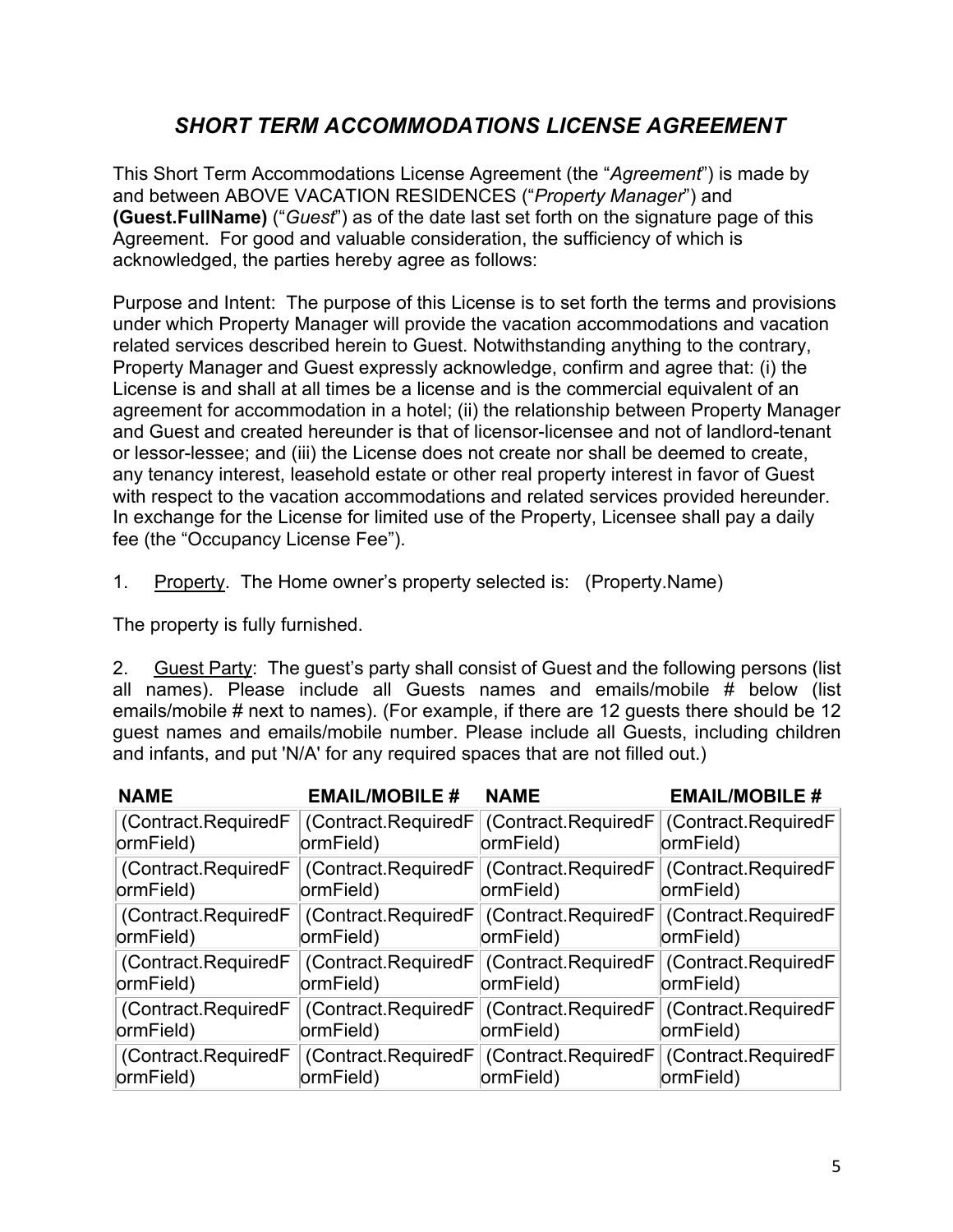| ormField)                                                                                          | ormField)                                                                                          | ormField) | (Contract.RequiredF   (Contract.RequiredF   (Contract.RequiredF   (Contract.RequiredF  <br>ormField) |
|----------------------------------------------------------------------------------------------------|----------------------------------------------------------------------------------------------------|-----------|------------------------------------------------------------------------------------------------------|
| (Contract.RequiredF   (Contract.RequiredF   (Contract.RequiredF   (Contract.RequiredF<br>ormField) | ormField)                                                                                          | ormField) | ormField)                                                                                            |
| (Contract.RequiredF   (Contract.RequiredF   (Contract.RequiredF   (Contract.RequiredF<br>ormField) | ormField)                                                                                          | ormField) | ormField)                                                                                            |
| ormField)                                                                                          | (Contract.RequiredF   (Contract.RequiredF   (Contract.RequiredF   (Contract.RequiredF<br>ormField) | ormField) | ormField)                                                                                            |

3. Maximum Occupancy: The maximum number of quests is limited to **(Contract.Adults) Adults & (Contract.Children) Children persons**. An additional charge or \$250 per person/per night for guests in addition to your Occupancy License Fee rate will be assessed and your Occupancy may be terminated as stated in Section 7, in the sole and absolute discretion of the Property Manager.

4. Term of the License. The accommodations begin at 4:00 p.m. on **(Reservation.Arrival)** (the "*Check-in Date*") and ends at 11:00 a.m. on **(Reservation.Departure)** (the "*Checkout Date*"). A late checkout fee of one-half the Occupancy License Fee rate will be charge for not vacating the property by 11:00 a.m.

5. Minimum Stay: This property requires a 2 or 3 night minimum stay depending on the property. Longer minimum stays may be required during holiday periods. If an accommodation is taken for less than 3 days, the guest will be charged the difference in nights times the nightly rate.

6. Accommodations License Rules: Guest agrees to abide by the **Accommodations Rules** attached as **Exhibit A** at all times while at the property and shall cause all members of the Guest party and anyone else Guest permits on the property to abide by the following rules at all times while at the property.

7. Occupancy: The maximum number of occupants allowed to sleep in the Property is **(Contract.Adults) Adults & (Contract.Children) Children**. Children over the age of 3 are included in this calculation. Overcrowding or misrepresentation as to the number of occupants is grounds for immediate revocation of this Agreement, and removal of Guest without refund. Guests are prohibited from occupying Property for more than 29 days and Property Manager may not authorize any reservation or occupancy in excess of 29 days. **The Guest must occupy the Property. Parents, or other third parties, may not reserve the Property for anyone under twenty-eight (28) years of age.** The Guest must be present at the Property for the entire time of the reservation, and take full responsibility for the Property. Small children are the responsibility of the Guest. The Properties should not be considered "child safe." Children should not roam free on decks; climb on furniture; hang out of windows; use the pool/spa without adult supervision, or engage in other unsupervised activities. Guest takes full responsibility for all lost or broken items, and any damages to the Property of any kind.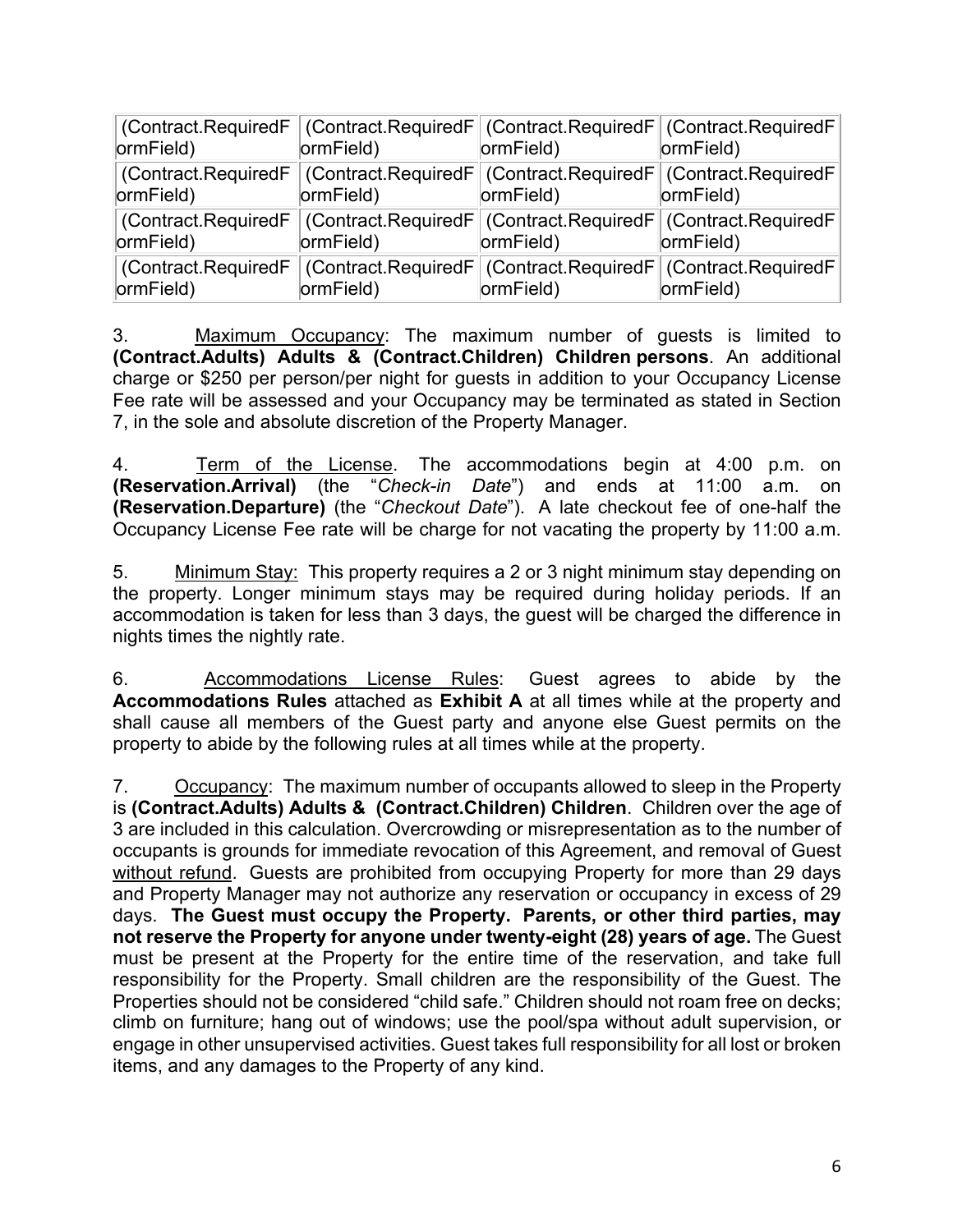8. Restrictions on Property Use: Guests are prohibited from engaging in any unlawful activity or any other activity that constitutes a nuisance. Violation of this provision will result in immediate removal from the Property without refund, and Guest will be held liable for any damages to the Property, contents and and grounds., or any fines or fees assessed by any government, municipality or court. The Property Manager requires Guest to be a legally and financially responsible person over the age of 28 years, with proof by driver's license. NO PARTIES (defined as more than the allowed number of occupants, as described in Paragraph 7, above, occupying the Property at any given time) are PERMITTED without the prior written consent of Property Manager. Guest also agrees that the Property may at no time be used for any commercial purposes except as mutually agreed to and addressed in writing at least fourteen (14) days prior to the Checkin Date. Violators will be removed from the Property immediately, with no refund, and prosecuted for damages and losses. Guest shall make no alterations in or about the Property, including but not limited to, moving furniture, painting, wallpapering, adding or changing locks, altering settings on any electronic equipment, installing antennas, placing signs, displays or exhibits, or using screws, fastening devices, large nails or adhesive materials. Any alteration will result in a fine and, at the sole and absolute discretion of the Property Manager, immediate removal from property without refund.

Guests will be asked to sign a Precautionary Coronavirus Release Form (Exhibit C) at check-in. Guests unable or unwilling to sign may not be able to stay at the property.

9. Personal Property Loss: Guests are solely responsible for personal property left in or about the Property. Property Manager and the owner of the Property shall not be held liable under any circumstances for any damages to, or loss of property. Further, Guest agrees to provide Property Manager with information related to Guest's personal liability insurance, as provided on the attached Personal Liability Insurance Addendum.

10. Access: Guest shall allow Property Manager, agents or representatives of Property Manager, and maintenance or repair, providers access to the property for purposes of repair, concierge service, real estate showings, and inspection. Property Manager shall exercise this right of access in a reasonable manner.

11. Accommodations License Occupancy License Fee:

### Rate and Fees

a. Deposit: A payment of **(Reservation.Paid)** was received.

#### *At Check-in, upon entry to the Property, Guest shall inspect the Property and if the premises appear dirty or damaged upon Check-in, Guest shall inform Property Manager in writing immediately.*

b. Rate: Your daily Occupancy License Fee is **(Reservation.Rate)** for a total of **(Rate.Days)** prior to taxes and fees.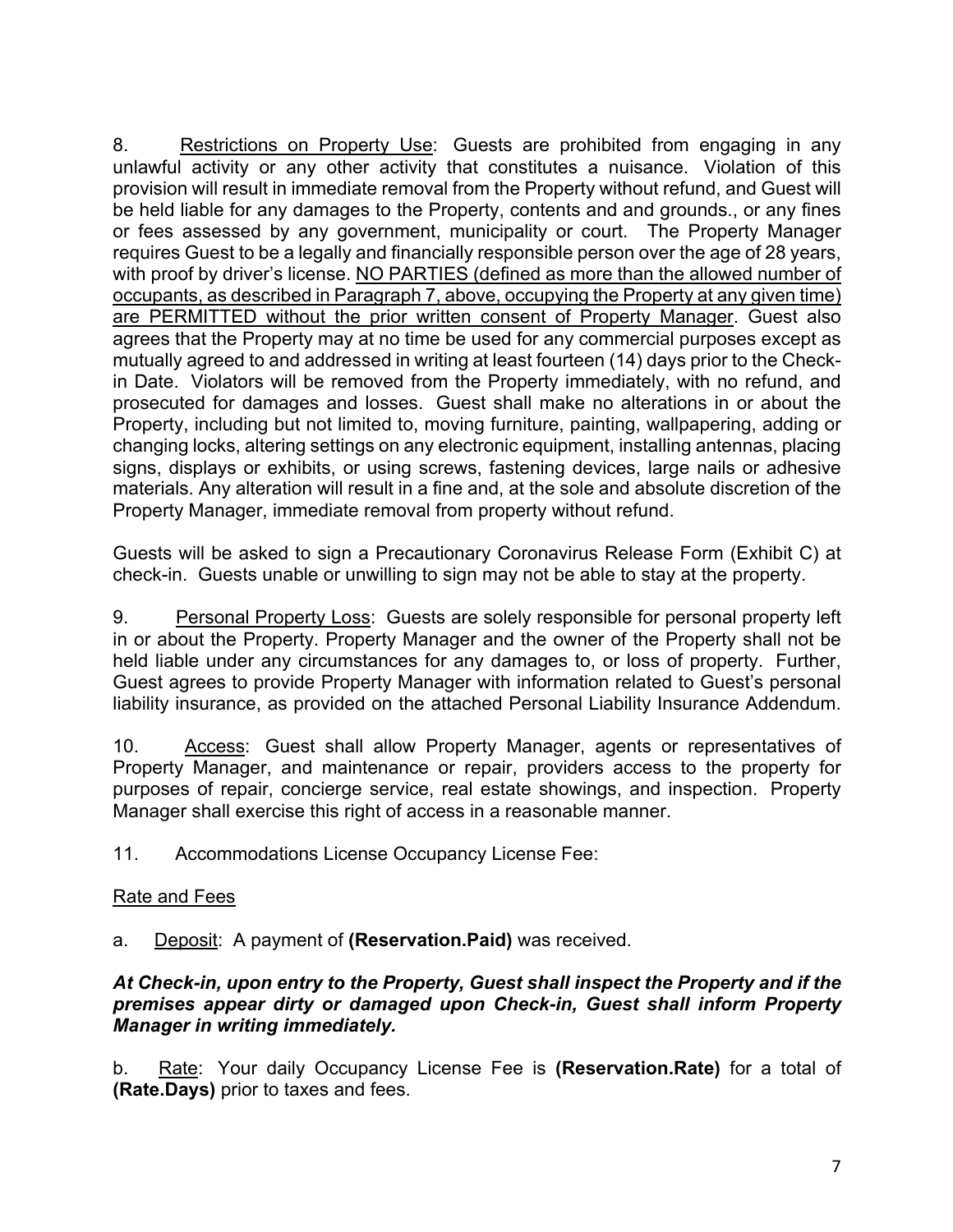12. Cancellation Policy: If cancellation occurs, the parties agree that it would be difficult to determine actual damages and due to the uniqueness of the property, it would be unlikely to resell the Property in the event of a cancellation. Therefore, Guest wishes to cancel his/her reservation, the agrees that the following cancellation fee schedule applies to any Guest cancellation following Reservation Confirmation:

Reservation Confirmation to 45 days prior to Check-in, 30% of the Total Revenue minus Security Deposit.

Within 45 days of Check-in, 100% of the Total Revenue minus Security Deposit.

Please note, force majeure events are not reasons for being able to cancel, change or alter this reservation and receive a refund. If you have any concerns about this Cancellation Policy we urge you to purchase travel insurance that fits your needs or concerns. Please also be aware:

ON JANUARY 30, 2020, THE WORLD HEALTH ORGANIZATION (WHO) DECLARED A PUBLIC HEALTH EMERGENCY OF INTERNATIONAL CONCERN RELATED TO THE CURRENT OUTBREAK OF CORONAVIRUS DISEASE, KNOWN AS COVID-19. BY BOOKING THIS RESERVATION YOU AGREE THAT YOU ARE AWARE OF THE RISKS OF COVID-19 AND UNDERSTAND AND AGREE THAT YOUR RESERVATION IS NON-REFUNDABLE. YOU ARE MAKING THIS RESERVATION WITH FULL KNOWLEDGE AND AWARENESS OF THE HEALTH RISKS AND YOU SHALL BEAR ALL FINANCIAL RISKS, IN ACCORDANCE WITH OUR STANDARD TERMS AND CONDITIONS, SHOULD YOU DECIDE TO CANCEL YOUR RESERVATION FOR ANY REASON RELATED TO COVID-19. NOTWITHSTANDING THE FOREGOING YOU HAVE A LIMITED CANCELLATION OPTION TO CANCEL YOUR RESERVATION WITHIN 24 HOURS OF RECEIVING YOUR RESERVATION CONFIRMATION GIVEN TO YOU AT THE TIME OF BOOKING FOR A FULL REFUND.

However, please be aware that your booking websites may have differing policies and those policies which will be honored will be described to the Guest at the time of booking.

13. Lost and Stolen Items/ Incidental Charges and Damages: Neither Property Manager or Property Owner are responsible for lost or stolen items. Guest shall provide a valid credit card to which charges for incidentals and damages such as telephone calls, cleaning services, and any damages to the property will be charged. Property Manager shall provide Guest with an itemized statement of any charges prior to charging Guest's credit card.

14. Felony Conviction Policy: Property Manager's felony conviction policy prohibits allowing anyone with: (i) any type of felony conviction within the prior seven (7) years, (ii) any felony convictions related to fraud, theft, burglary or property damage within the prior fourteen (14) years or (iii) any serious felony resulting in bodily injury or death (including but not limited murder, terrorism, assault and battery, rape or child molestation)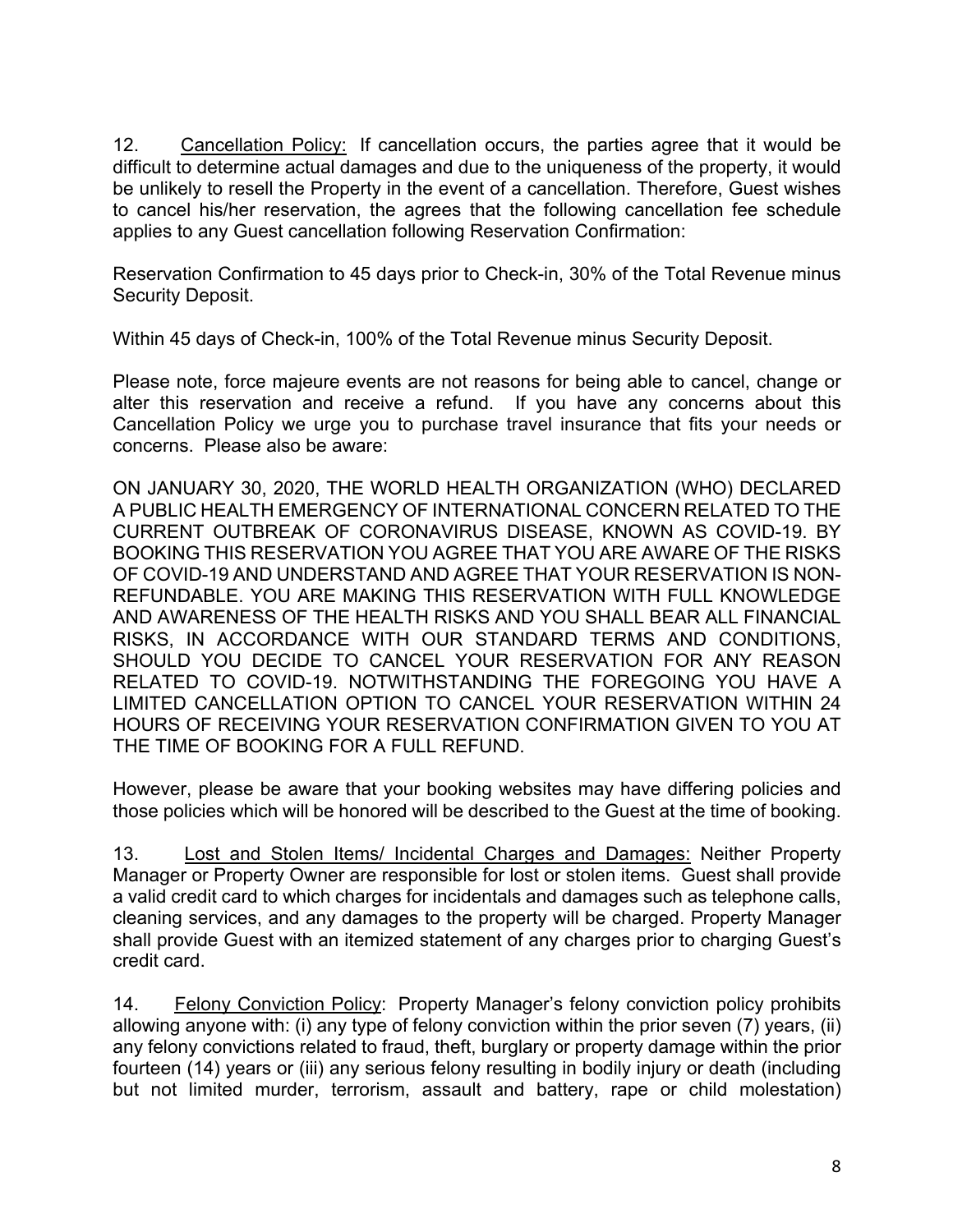regardless of the date of conviction, from occupying any Property managed by Property Manager. Guest hereby acknowledges and agrees to this policy and agrees to immediately notify Property Manager if Guest or anyone in Guest's Party is a convicted felon. If Property Manager learns that Guest or anyone in Guest's Party is a prohibited convicted felon based on Property Manager's felony conviction policy, Property Manager shall cancel the reservation without refund.

15. Security Cameras and Technologies: Surveillance devices at a property (if any) are used for security purposes only but. These devices may, or may not, be active during your stay, and should not be relied on by Guest for any security purposes. This applies to any surveillance device that the Property Manager or Home Owner has access to, owns, and/or operates. The Property Manager and/or Home Owner reserves the right to use noise alerting technologies and outdoor only security cameras. Disabling, covering or destroying these technologies is not permitted and may result in a fine up to the replacement cost and possible removal from the Property without any refund. It is the Guest's responsibility to inform all attendees on property that technologies deployed should never be consider continually monitored, or relied upon for any safety reason. We are committed to Rent Responsibly standards. This means we follow best-in-class guidelines to ensure you have a peaceful, safe and memorable stay with us. We use smart home technology to improve your experience. NoiseAware is a smart home device that measures volume levels throughout the property and allows us to respond to noise nuisances without disrupting your stay. NoiseAware is 100% privacy compliant and is required on this property. If you have any questions, please ask. We are committed to your comfort so please let us know if we can do anything during your stay to make it more enjoyable. Property Manager takes all precautions to ensure that any data captured on any security device is erased/deleted when it is no longer necessary, however Property Manager makes no representations and shall accept no responsibility or liability regarding such security devices and whether the Guest's Personally Identifiable Information (PII) is recorded inside the home or property. It is the Guest's responsibility to protect his or her PII.

16. Damage and Trip Insurance**:** Vacation Rental Insurance has been made available with your reservation. Vacation Rental Insurance provides coverage for prepaid, nonrefundable expenses due to certain unforeseeable circumstances that may jeopardize your vacation investment and force you to incur unplanned expenses. Force Majeure events are not covered in this agreement and thus we strongly recommend you purchase this valuable protection with us or elsewhere. Should you purchase travel insurance through us, separate terms and conditions will apply, read your Description of Coverage/Policy carefully and contact CSA at (866) 999-4018 with coverage questions.

As a part of your stay, you may purchase a Vacation Rental Damage Protection plan designed to cover unintentional damages to the Property interior that occur during your stay provided they are disclosed to management prior to check-out. If purchased, the policy will pay a maximum benefit of \$5,000.00. Any damages that exceed \$5,000.00 or are not covered under the plan will be charged to the credit card on file. If, during your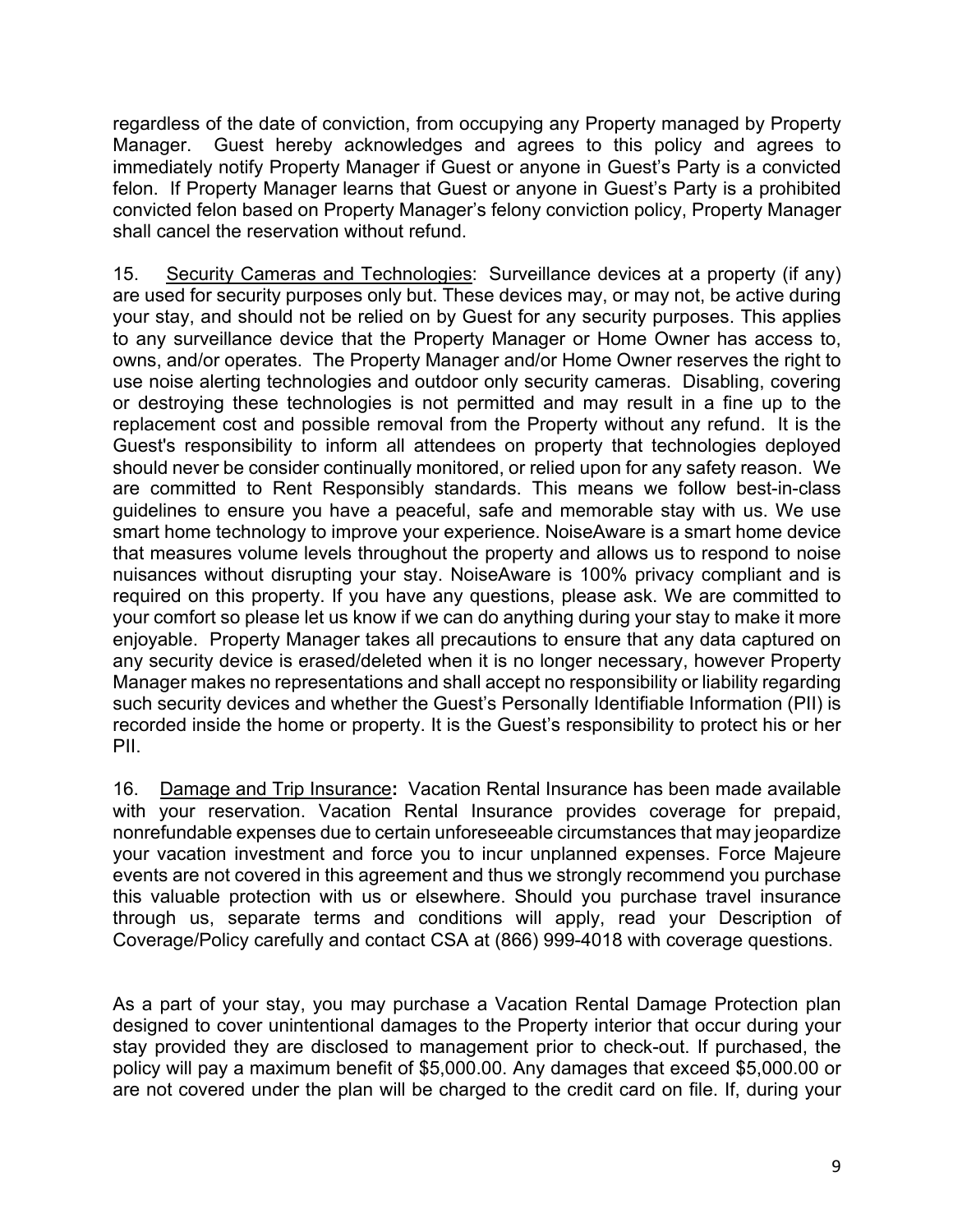stay at one of our properties, an insured person causes any damage to real or personal property of the unit as a result of inadvertent acts or omissions, the Insurer will reimburse the Insured for the cost of repair or replacement of such property up to a maximum benefit of \$5,000.00. Certain terms and conditions apply. Full details of the Vacation Rental Damage coverage are contained in the Description of Coverage or Insurance Policy, www.vacationrentalinsurance.com/g20vrd. The Vacation Rental Damage can be purchased up to, and including at, check-in. By submitting payment for this plan, you authorize and request CSA Travel Protection and Insurance Services to pay directly to the Property Manager any amount payable under the terms and conditions of the Vacation Rental Damage. Please contact the Property Manager directly if you do not wish to participate in this assignment.

17. Security/Damage Deposit and Refund: Guest hereby grants consent for Property Manager to charge Guest a \$7,500.00 refundable Security Deposit. The Guest may have opted to purchase a security/damage deposit insurance policy to cover \$5,000 of the \$7,500 total. The remaining \$2,500 is charged to Guest at Property Manager's discretion. The \$2,500 paid will be used in its entirety before the use of any insurance dollars. Further, Guest hereby grants consent for Property Manager to charge Guest's credit card, as provided on the attached Credit Card Addendum, in any amount of actual damages to the Property arising from Guest's use of the Property, as well as for missing items, excessive cleanup fees, damages to the property and, if necessary, the cost incurred in removing Guest from the Property. Guest agrees to leave the Property in the same condition as upon Guest's arrival. Note: BBQ Grill must be clean, dishes must be placed in the dishwasher or otherwise cleaned, as well as pots, pans and other property. (see checkout procedures) All deposits will be refunded by check or originating credit card payable to the first Guest listed on this agreement, within fourteen (14) days of Guest's Check-out Date. If any amounts are subtracted from Guest's deposit refund, a complete accounting will be provided to Guest along with any partial deposit refund.

Guest acknowledges and agrees that no portion of the Security Deposit shall be refunded unless Guest has provided all requested Waivers, including but not limited to the Home owner and ABOVE VACATION RESIDENCES Waiver & Release (EXHIBIT B), to Property Manager signed by Guest including all guests and visitors in your party. All guests will be asked to sign a Precautionary Coronavirus Release Form (Exhibit C) at check in.

18. Payment: Payment shall be by the credit card system provided through the Booking Site, or money order made payable to ABOVE VACATION RESIDENCES, and mailed to ABOVE at 3267 Bee Caves Rd, Suite 107 #135, Austin, TX 78746.

19. Limitations on License: Property Manager and Home Owner shall not be liable for circumstances beyond their control, including, but not limited to, appliances or airconditioning/heating failure, other mechanical failure, unfavorable weather, disruption of utility services including cable television, etc. There will be no relocation, Occupancy License Fee proration or refund in the event of such circumstances. In the event Property Manager is unable to deliver the Property to Guest due to but not limited to the following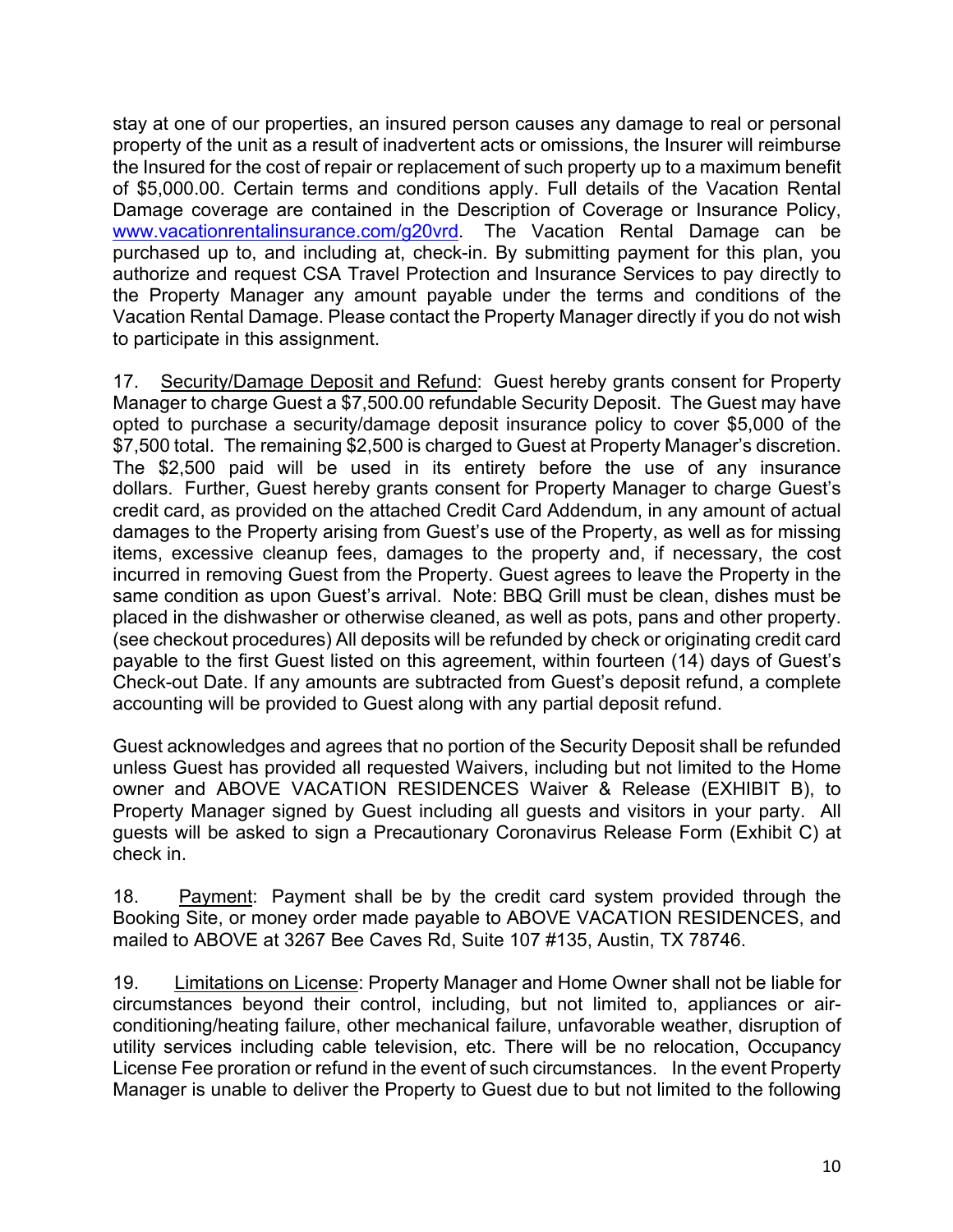events: sale of Property, Property Owner's refusal, fire, hurricane, mandatory evacuation, road closure, eminent domain, Acts of Nature, construction delays or lack of utilities, Guest agrees that it is the Property Manager's sole decision, as a result of any of these conditions, whether any refund of all payments tendered by Guest will be tendered. Guest and Property Manager agree that in case of inadvertent double booking or occupancy by Property Manager Guest will be ONLY entitled to a full refund of all monies previously tendered by Guest or in the alternative to an alternate occupancy period at the discretion of Guest, and no further or additional damages will be due Guest. If Property Manager is able to relocate Guest, Guest agrees to pay the difference in the Occupancy License Fee amount, should Guest accept alternate accommodations. Guest expressly acknowledges that in no event will Property Manager be held liable for any other condition out of the control of the Property Manager, or for any incidental or consequential damages, including but not limited to, expenses that result from moving or for any other losses.

THE ACCOMODATIONS AND SERVICES ARE PROVIDED "AS IS" AND WITHOUT ANY WARRANTY OF ANY KIND, EXPRESS OR IMPLIED, AND PROPERTY MANAGER SPECIFICALLY DISCLAIMS THE IMPLIED WARRANTIES OF MERCHANTABILITY, FITNESS FOR A PARTICULAR PURPOSE AND NON-INFRINGEMENT, TO THE MAXIMUM EXTENT PERMITTED BY LAW.

Property Manager and its affiliates and the Home Owner make no warranties regarding the quality, reliability, timeliness or security of the Accommodations or Services, or that any Accommodation or Service will be uninterrupted or operate error free.

20. Not a Tenancy: The Guest acknowledges that this vacation accommodation is NOT a tenancy of the Property and is NOT SUBJECT TO CHAPTER 92 OF THE TEXAS PROPERTY CODE. The Property shall not be occupied for more than 30 days, and is taxed and treated as a transient occupancy, akin to hotel accommodations. Texas Property Code laws do not apply to the license granted herein, and the Guest may be removed as a trespasser immediately upon termination of this Agreement. Property is provided for regular short-term periods, and for a significantly higher daily rate than a nonvacation rental. Often a Guest is scheduled to begin a vacation in the Property on the same day as the checkout day of the prior Guest. If Guest stays past the time of check out ("Holdover"), Property Manager may face significant logistical problems with the next Guest, including possible liability. As such, Guest agrees to vacate immediately on the check-out day, at 11:00 a.m. Failure to do so will entitle Property Manager, in addition to all other remedies available to it, to: obtain damages and injunctive relief against Guest have Guest ejected as trespasser; and to physically remove Guest and all of Guest's possessions from the Property, without judicial process, for which Guest hereby grants permission and consent. Should any provisions of Chapter 92 of the Texas Property Code apply to Guest, Guest hereby irrevocably and unequivocally waives the application of such provisions of Chapter 92 of the Texas Property Code.

21. Release of Liability and Indemnification: IN NO EVENT SHALL EITHER PROPERTY MANAGER OR HOME OWNER, OR ANY OF THEIR AFFILIATES, OFFICERS, DIRECTORS, OWNERS, EMPLOYEES OR AGENTS, BE LIABLE FOR ANY ACTUAL, DIRECT, INDIRECT,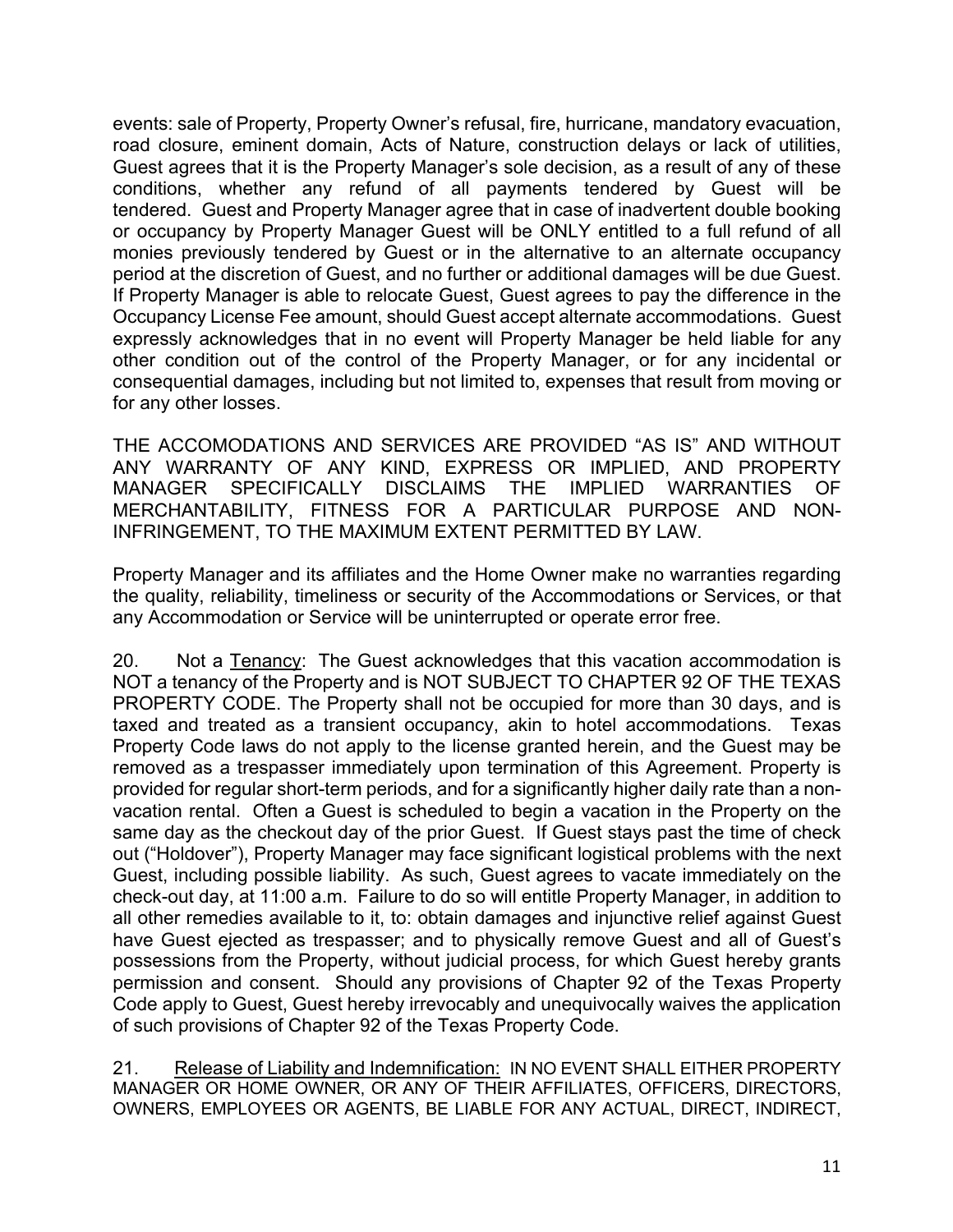SPECIAL, INCIDENTAL, EXEMPLARY OR PUNITIVE DAMAGES ARISING FROM OR DIRECTLY OR INDIRECTLY RELATED TO THIS AGREEMENT. PROPERTY MANAGER'S AND HOME OWNER'S AGGREGATE LIABILITY, AND GUEST'S EXCLUSIVE REMEDY, FOR ANY AND ALL DAMAGES LOSSES, CLAIMS AND CAUSES OF ACTION FROM ANY CAUSE WHATSOEVER, REGARDLESS OF FORM OR ACTION, WHETHER IN CONTRACT, NEGLIGENCE OR OTHERWISE, WILL IN NO EVENT EXCEED THE FEES PAID BY GUEST UNDER THIS AGREEMENT PRIOR TO THE DATE ON WHICH THE CAUSE OF ACTION ACCRUED.

Guest agrees to release, defend indemnify and hold Property Manager, Home Owner and their affiliates, officers, directors, owners, employees and agents (collectively "the released parties") harmless, to the maximum extent allowable by law, from and against any and all losses, damages, claims, suits, actions, liabilities, obligations, costs and expenses (including reasonable attorneys' fees and expenses), including but not limited to, those arising out of injury or death to any person or loss or damage to any property of any kind whatsoever during the term of occupancy, resulting from any cause whatsoever, except to the extent that such may be the result of gross negligence or willful or intentional misconduct by the Released Parties.

Guest does hereby personally assume all risks, whether foreseen or unforeseen, in connection with its entrance onto or use of the Property, for any harm, injury, including paralysis or death, that may befall me or my property while I am on the Property, including condition of the property, known and unknown hazards of the property, the risk of negligence of any party or participant, including the Released Parties. I hereby agree to PROTECT, HOLD HARMLESS AND INDEMNIFY the Released Parties for any and all damages and costs they incur, including attorney fees and costs, from any claims, suits, or actions brought or threatened against any of the Released Parties by anyone claiming to have been injured as a result of any injury or death, to me or my property arising out of my entrance onto or use of the Property.

By signing this release, it is my intent to release, waive, and indemnify all of the Released Parties from liability connected with my entrance onto and use of the Property, the condition of the property (including, but not limited to, the negligence of the Released Parties, whether passive or active), and to personally assume all risk of injury, death, or property damage. I understand that the terms herein are contractual and not a mere recital, and that I have willingly signed this Agreement voluntarily and of my own free act for the consideration expressed herein. If any part of this Agreement is held unenforceable, such part shall be stricken and the remainder of this Agreement shall continue to be in full force and effect.

Guest understands and acknowledges that their occupancy of the Property shall not commence until Property Manager has received all required Waivers, including but not limited to the Home Owner and ABOVE VACATION RESIDENCES Waiver & Release (EXHIBIT B), executed by Guest and all guests in Guest's party.

(Contract.Signature)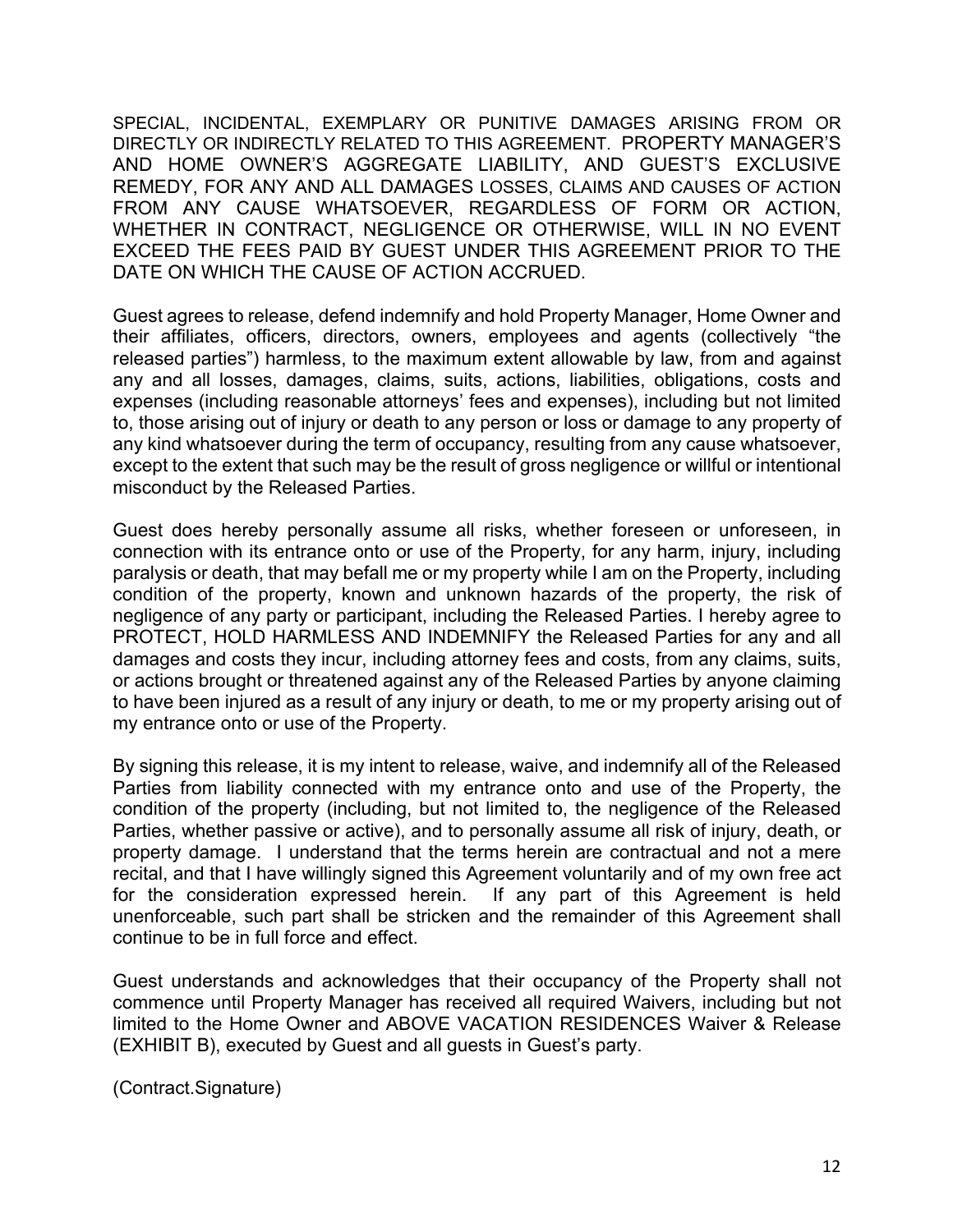22. Property Manager Changes: Every effort is made to ensure all information on the web site and other documentation is accurate and complete. However, Property Manager is not liable for errors, omissions, mistakes, price changes and any changes by the Property Manager in furnishings, equipment, bed arrangements and other accommodations.

23. Effective Date: Notwithstanding any other assurance to the contrary, this Occupancy Agreement is not binding or effective until digitally signed or manually signed by Guest, and accepted by Property Manager as evidenced by Property Manager's acceptance of Reservation Deposit.

24. Governing Law: The terms and conditions stated herein will be interpreted by and governed under the laws of the State of Texas and any action arising out of this agreement shall be litigated in the county of Travis, State of Texas.

25. Mandatory Mediation and Binding Arbitration: Any and all disputes, actions, and/or controversies arising out of, or relating in any way to, the terms of this Agreement or its interpretation shall be mediated first by a qualified mediator located in Travis County, Texas. If disputed is unsettled by mediation, undersigned parties agree to binding arbitration by a qualified arbitrator located in Travis County, Texas. UNDERSIGNED PARTIES IRREVOCABLY WAIVE THE RIGHT TO TRIAL BY JURY IN ANY COURT OF LAW.

26. Invalid Provisions: If any provision of this Agreement is held to be illegal, invalid or unenforceable under present or future laws effective during the term hereof, such provision shall be fully severable and this Agreement shall be construed and enforced as if such illegal, invalid, or unenforceable provision had never comprised a part hereof; and the remaining provisions hereof shall remain in full force and effect and shall not be affected by the illegal, invalid, or unenforceable provision or by its severance hereof. Furthermore, in lieu of such illegal, invalid, or unenforceable provision there shall be added automatically as a part of the Agreement a provision as similar in terms to such illegal, invalid, or unenforceable provision as may be possible and still be legal, valid, or enforceable.

27. Entire Agreement: This Agreement sets forth the entire understanding of the parties and supersedes all prior agreements or understandings, whether written or oral, on any website or booking engine, with respect to the subject matter hereof. No amendment or modification hereto shall be binding unless made in writing and signed by the parties hereto. By signature, you allow the release of this document to the property owner.

28. Waiver: The waiver by either party hereto of a breach of any term or provision of this Agreement shall not operate or be construed as a waiver of a subsequent breach of same provision by any party or of the breach of any other term or provisions of this Agreement.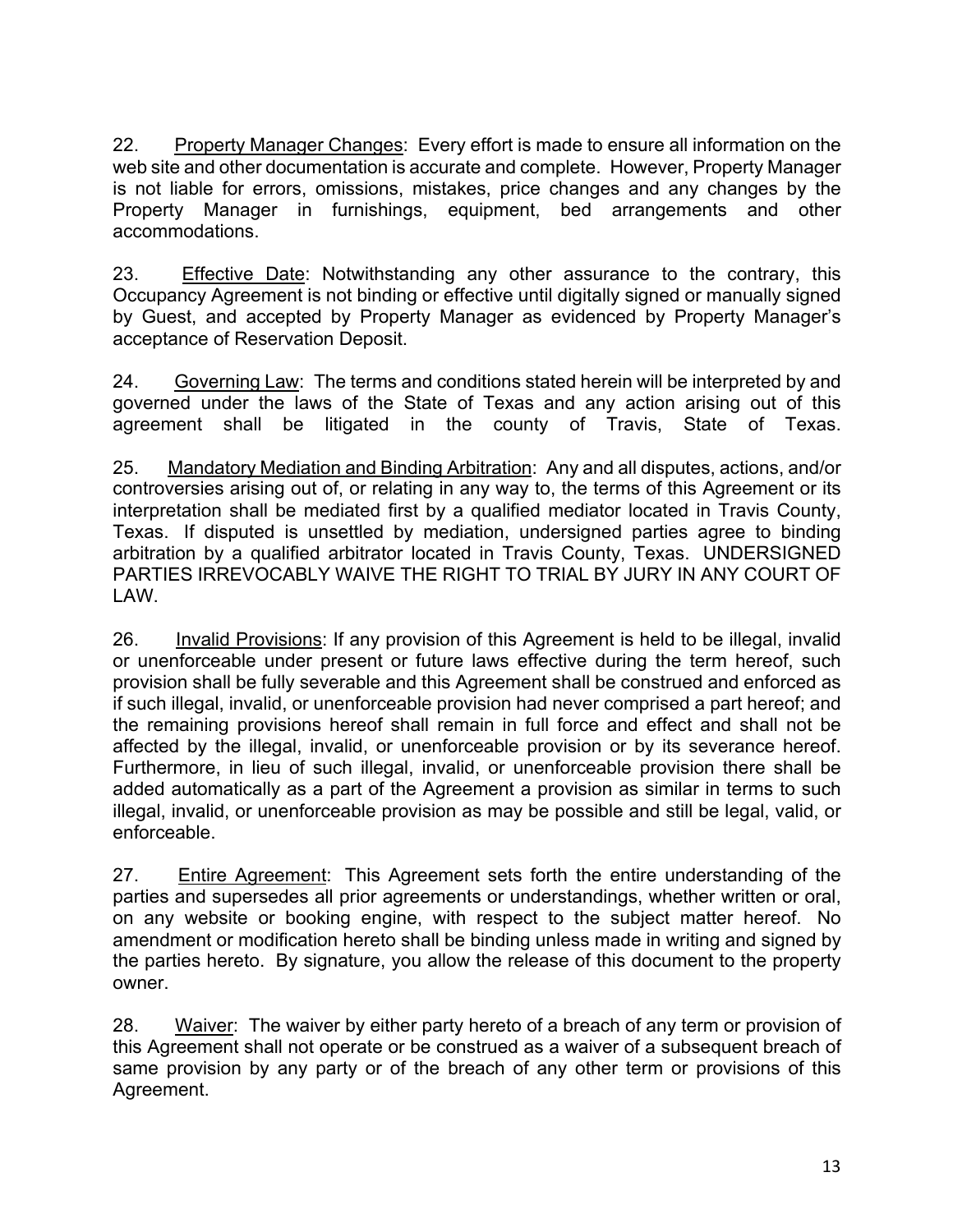29. Headings: Headings of the paragraphs herein are used solely for convenience and shall not be used for interpretation or construing any word, clause, paragraph or provision of this Agreement. A copy of this agreement will be emailed to Guest for Guest's records.

30. Survival. Guest's obligations respecting payment of fees and damages and the provisions of this Agreement which by their context are intended to survive, shall survive the expiration or termination of the Agreement. For the avoidance of doubt, the following provisions of this Agreement will survive, including but not limited to: TENANCY, DISCLAIMER OF WARRANTIES, LIMITATION OF LIABILITY AND INDEMNIFICATION, LIMITATIONS ON LICENSE.

31. Counterparts. The Agreement and any amendment thereto may be executed in counterparts, including by facsimile or portable document format (.pdf), each of which shall be deemed an original, and which together shall constitute one and the same instrument. Such facsimile or .pdf signatures shall constitute enforceable original documents.

## SECTION INTENTIONALLY LEFT BLANK

#### SIGNATURE: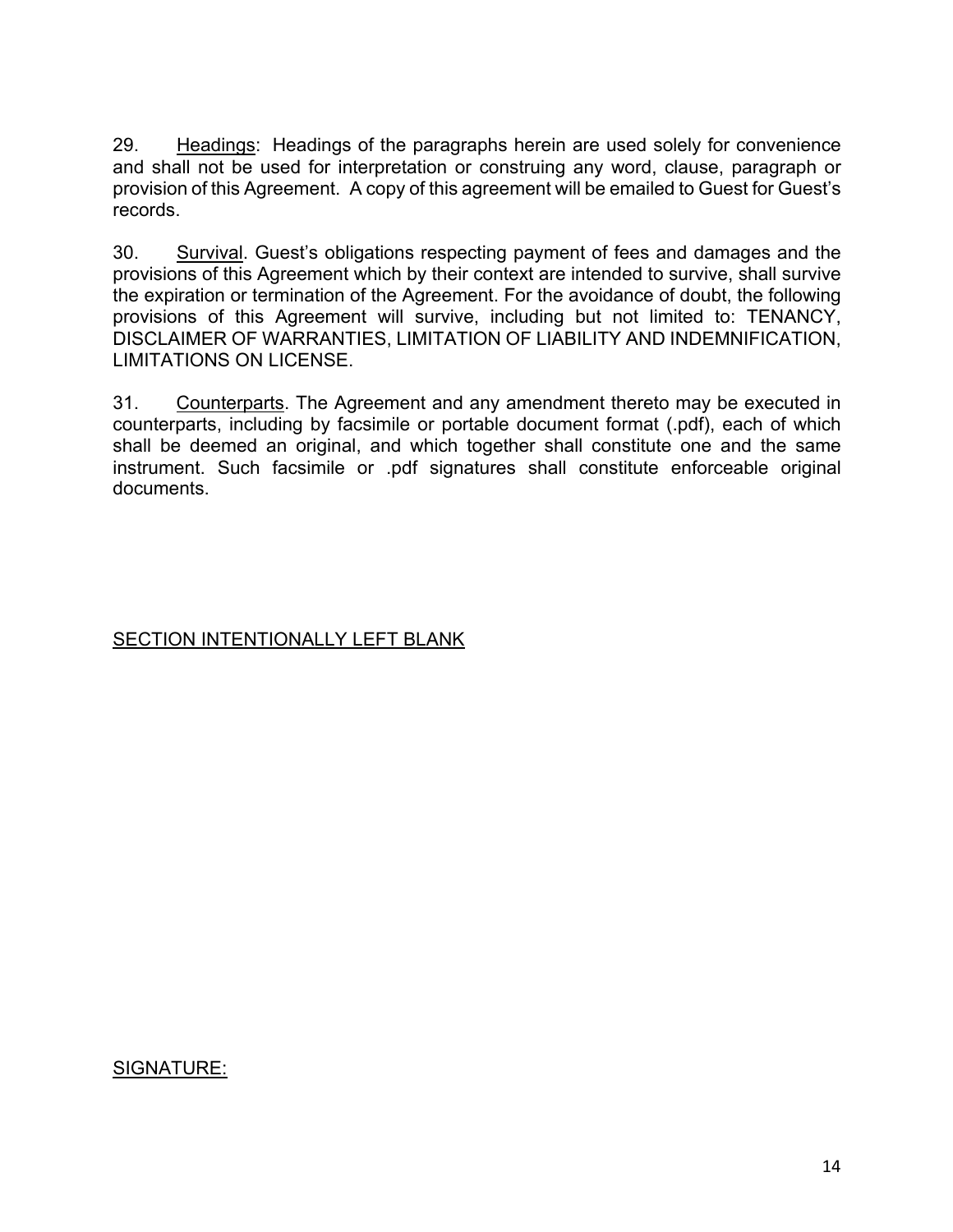Any reservations made electronically are pending until this Agreement is executed and Reservation Deposit is accepted by the Property Manager.

**The parties agree to the terms of this Short Term Accommodations License Agreement, as evidenced by the signatures set forth below.**

| <b>Property Manager</b> | Guest: (Contract.Signature)           |
|-------------------------|---------------------------------------|
| Name (print)            | Name (print): (Guest.FullName)        |
| Date:                   | Date: (Contract.Date)                 |
| Phone $#:$              | Phone # (during stay): (Guest. Phone) |
| Email:                  | Email: (Guest.Email)                  |
|                         | <b>Mailing Address:</b>               |
|                         | (Guest.Address),                      |
|                         | (Guest.City), (Guest.State)           |
|                         | (Guest.Zip)                           |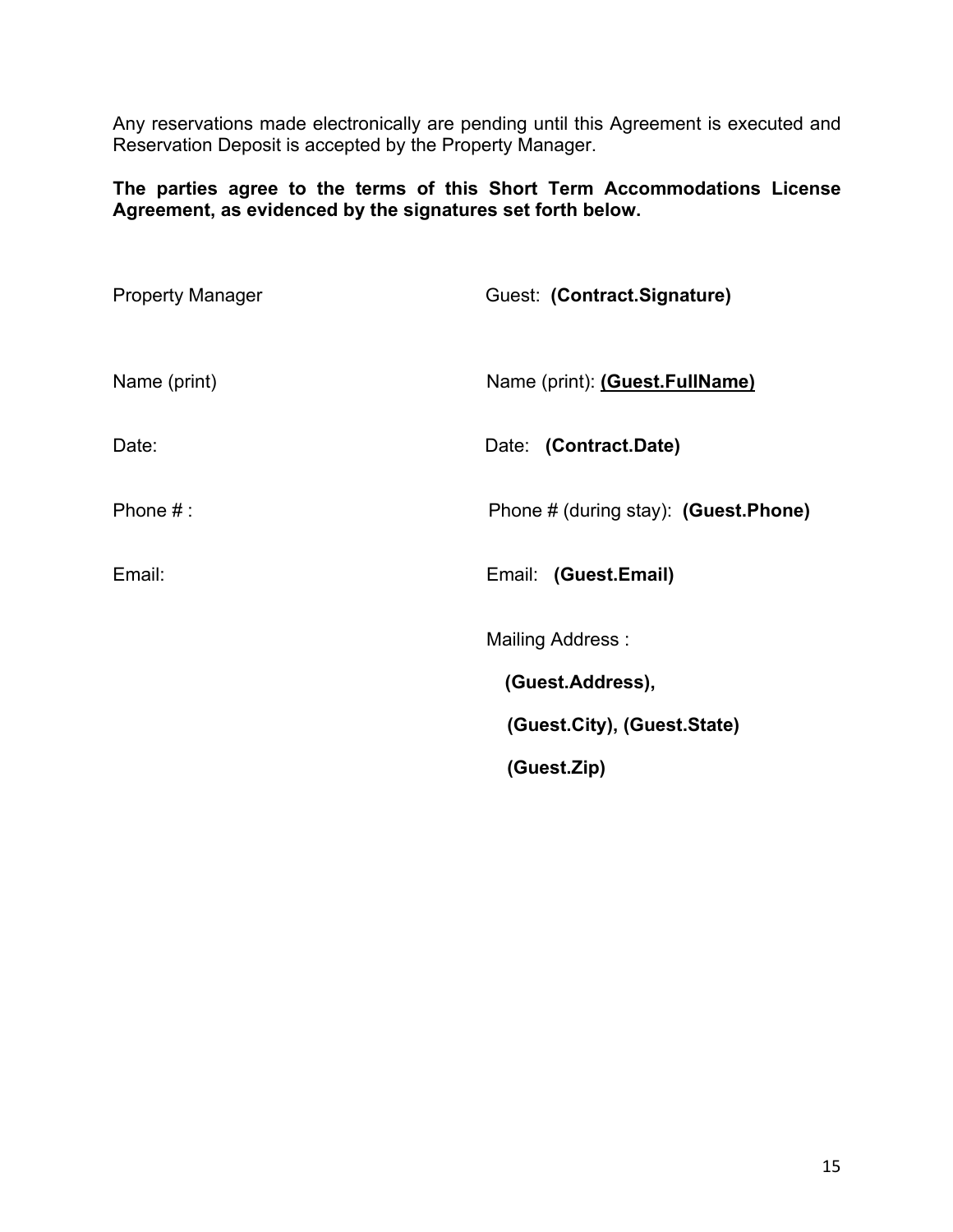### **CREDIT CARD ADDENDUM**

Credit Card: *American Express, Visa, MasterCard Accepted.*

Credit Card Number: (Contract.RequiredFormField)

Credit Card Expiration Date: (Contract.RequiredFormField)

Credit Card Security Code: (Contract.RequiredFormField)

Name of Cardholder: (Contract.RequiredFormField)

Billing Address:

(Contract.RequiredFormField) (Contract.RequiredFormField) (Contract.RequiredFormField)

Signature of Cardholder: (Contract.Signature)

By signature or digital signature, I hereby authorize ABOVE, to charge my credit card for any charges and/or damages as detailed in the attached Short Term Accommodations License Agreement. All concierge and or items bought by ABOVE on guest request have a 24% service fee added to the total amount charged or a \$25 delivery charge (whichever is greater).

#### **PERSONAL HOME LIABILITY INSURANCE ADDENDUM (OPTIONAL)**

Please provide your personal home insurance below to assist our team in any damages to the property beyond the security deposit/damage insurance. We will work with them to see if you have coverage to cover any of these rare expenses.

Insurance Provider: (Contract.RequiredFormField)

Insurance Policy Number: (Contract.RequiredFormField)

Policy Holder Name(s): (Contract.RequiredFormField)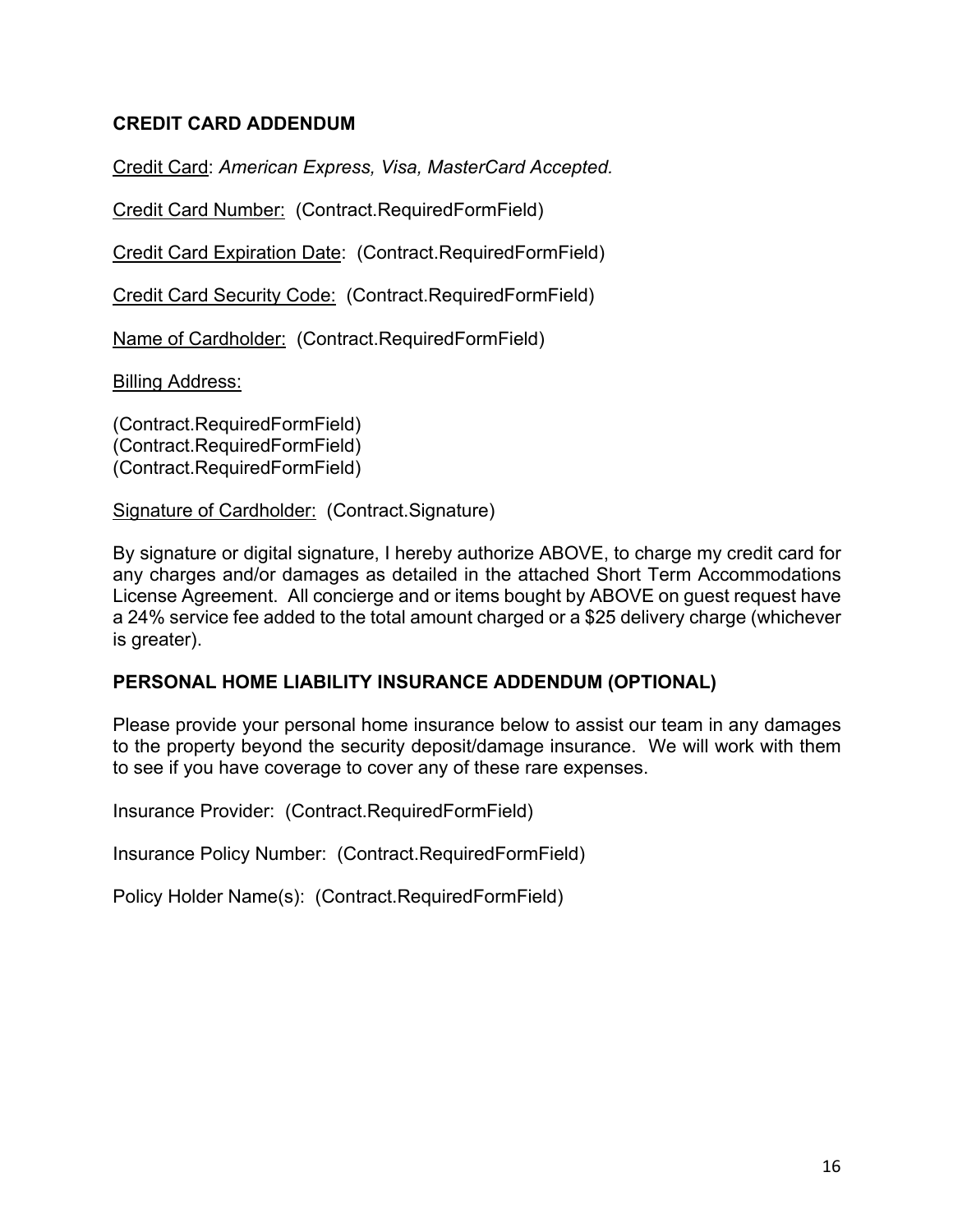#### **Exhibit A**

#### **ACCOMMODATIONS RULES**

**IT IS THE RESPONSIBILITY OF THE GUEST SIGNER ALONE TO ENSURE ALL GUESTS LISTED ON THE GUEST PARTY LIST AND ANY OTHER PEOPLE INVITED ON PROPERTY ARE GIVEN THESE ACCOMODATION RULES AND ALL GUESTS ADHERE TO THE FOLLOWING BELOW. THE GUEST SIGNER IS SOLEY RESPONSIBLE FOR THE ACTIONS OR INACTIONS OF EACH GUEST ON PROPERTY THROUGHOUT THE RESERVATION.**

#### **THESE RULES ARE FOR YOUR SAFETY, TO INSURE AN UNINTERRUPTED EXPERIENCE, AND TO AVOID UNNECESSARY DAMAGES OR FEE.**

1. **Smoking** of any kind is NOT allowed *inside or outside* the property. A \$750.00 cleaning fee, or the actual cost to remediate the smoke smell and/or damage, will be assessed for any evidence of smoking, including e-Cigarettes. Ask House Manager for possible approved smoking area, any current County Open Flame ordinances, and procedure.

2. Only those who are on the **Guest Party list** provided in Section 2 may be on property. No others may stay overnight at the property. Any visitors are to be preapproved 48 hours PRIOR to arrival at property by property manager and are the sole responsibility of Guest. **Visitors must vacate the property prior to 10:00 pm.** Visitors found on property between 10:00pm and 9:00am will result in a \$500 per person fee, in addition to any other remedies in the License Agreement.

Guest acknowledges and agrees that no portion of the Security Deposit shall be refunded unless Guest has provided all requested Waivers, including but not limited to the Home Owner and ABOVE VACATION RESIDENCES Waiver & Release, to Property Manager signed by Guest including all guests and visitors in your party.

3. **No unapproved parties or events are allowed** unless approved prior to and accepted in writing by the Property Manager. An event or party is defined as any guests visiting the property and not on the guest list. To avoid injury or extra expense of draining, cleaning and refilling pools no glass bottled beverages are allowed on or near the pool deck. No keg beer is allowed on Property.

#### 4. **No illegal or unlawful activity may occur on the Property at any time. All guests of the home MUST be made aware of this and all accommodations rules.**

**No illegal drugs/paraphernalia of any kind (including marijuana) may be brought or used at any time at the Property. Any evidence of use, or evidence found anywhere on property will be grounds for the guest's immediate removal from the property, loss of security deposit, no refund, and reported to local police and/or governmental authorities.**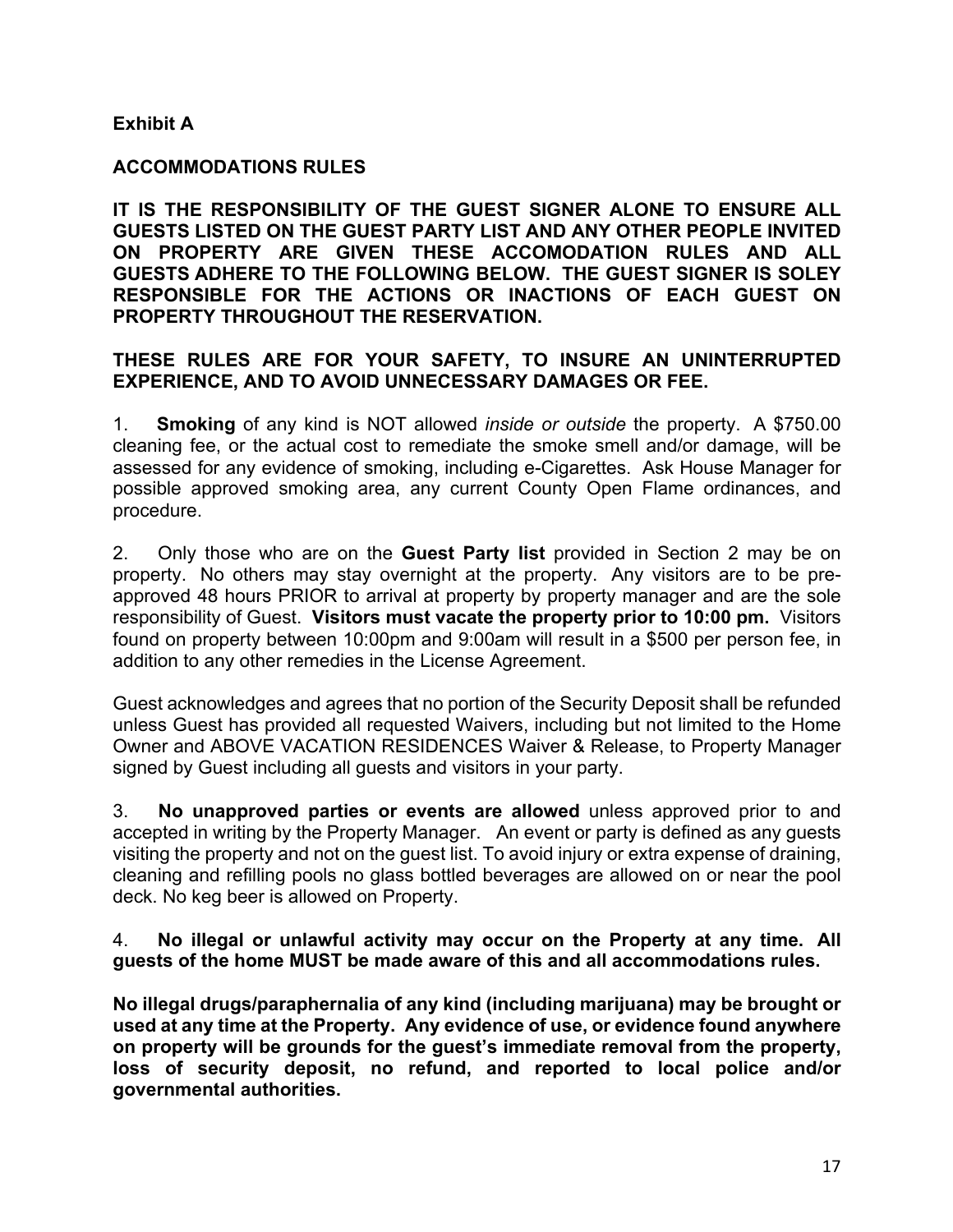### **This provision is shall be strictly enforced and is never open for negotiation.**

5. Take notice of any **signage** around the house and adhere to them at all times. They are here for your benefit to inform and not annoy. Each home has unique features and special handling and the signs serve as a way to avoid any issues and or additional fees.

6. If you see anything that is broken, out of place or you feel is not right, please report the issue, by text or phone call, to your house manager within the first 24-hours, or immediately upon discovery.

7. Home owners are not responsible for any accidents, injuries or illness that occurs while on the premises or its facilities. The Property Manager is not responsible for the loss of personal belongings or valuables of any Guest. By accepting this reservation, it is agreed that all guests are expressly assuming the risk of any harm arising from their use of the premises or others whom they invite to use the premise. **Please dial 911 first in any emergency, and injuries of any kind must be reported to the House Manager immediately.**

8. As this home is a custom estate, assume all woods, stone and tile inside and outside are natural and stain easily. Please clean up spills quickly to avoid any damage assessments.

9. **Noise ordinances** are a strict rule in this neighborhood. No amplified music or loud conversations are allowed outside after 10:00 pm. Be sensitive and quiet to neighbors throughout the day and and return quietly so as not to disturb others. **Any substantiated complaint from any nearby neighbor will result in a \$750 fine.** All other fines levied against the home owner will be added to your bill.

#### **If any guest behavior threatens, or causes the loss of license of the home owner to legally rent, the property manager and home owner will hold the guest liable; legally seek for compensation for damage of loss of income from the property, plus attorney fees.**

We are committed to Rent Responsibly standards. This means we follow best-in-class guidelines to ensure you have a peaceful, safe and memorable stay with us. We use smart home technology to improve your experience. NoiseAware is a smart home device that measures volume levels throughout the property and allows us to respond to noise nuisances without disrupting your stay. NoiseAware is 100% privacy compliant and is required on this property. If you have any questions, please ask. We are committed to your comfort, as well as our neighbors so please let us know if we can do anything during your stay to make it more enjoyable.

10. **AIR CONDITIONING CONTROLS.** We don't want any AC issues to impact your stay. Our homes has multiple air-conditioning systems that are set and balanced to work in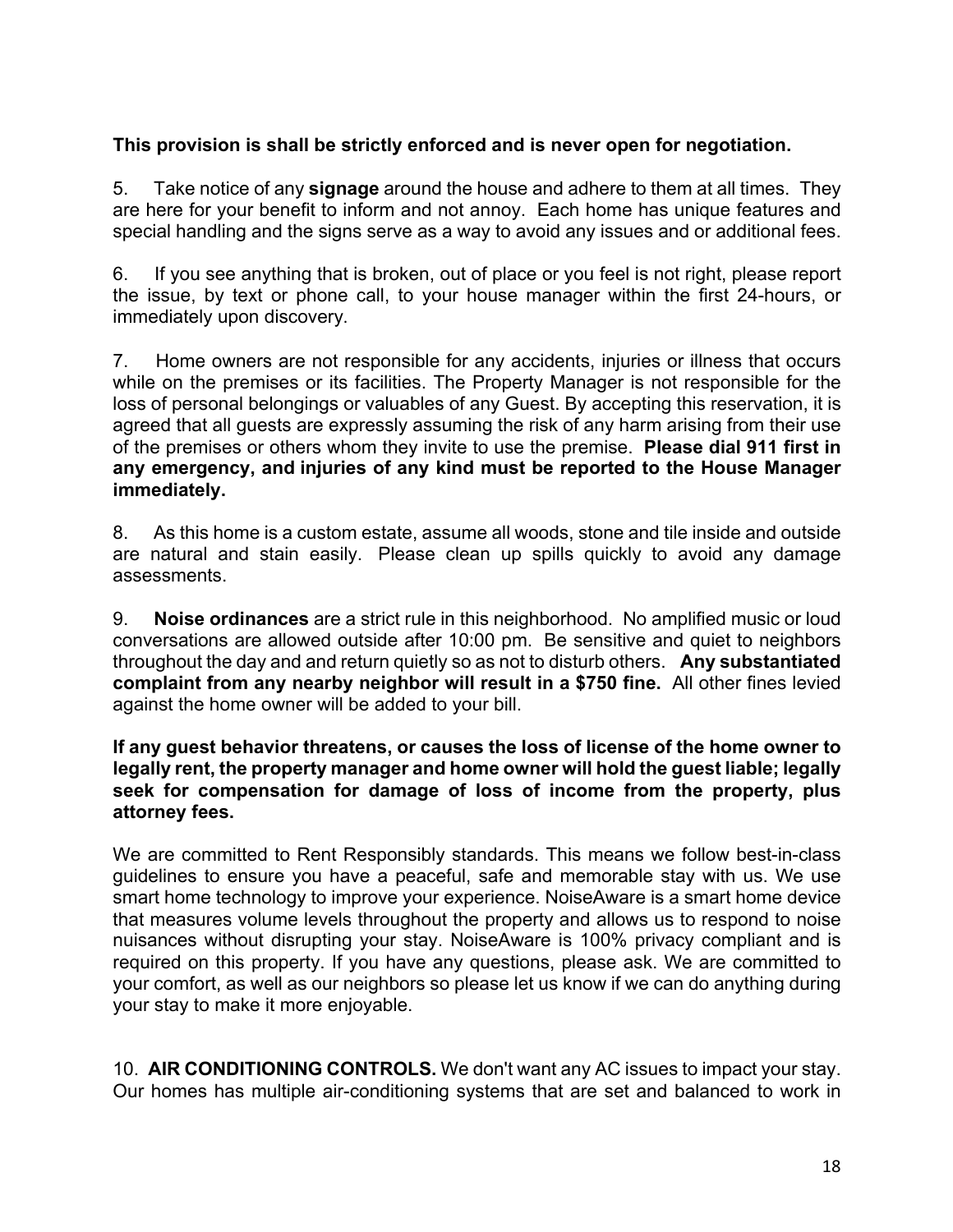concert with each other providing an average temperature of 72 degrees. Each controller is wireless, and sensor controlled though a remote station. **Leaving doors/windows open or any manual adjustments over 4 degrees either way** *may* throw the system off balance and result in the system to freeze and not cool or heat. A service visit and charge to your account of a minimum \$350.00 service charge may occur. **We are not saying do not touch the controls** however do not adjust the temperatures severely. If you need to significantly adjust the temperature, please contact your house manager for help.

11. As this home is owner occupied, please **do not use any owner personal items, including linens**, except those that were provided. Usage will result in additional cleaning fees.

12. Please keep the Property and all furnishings in good order. Read the literature provided and adhere to the check-in and checkout policies. It is the expectation that the home should return the home as clean as you found it. Please make sure you and your guests are respectful to the home and its furnishings. A home left significantly dirtier causing additional time to clean than the allotted time will result in an additional charge of \$749.00 for additional staff to prepare the home for the next arrival.

13. Lost Home Key charge of \$500 to re-key home.

14. PETS are permitted only with prior approval and the *Pet Addendum* completed. No pets may visit the property. As a private home and not a commercial entity, Aid and Support animals are not automatically approved. Unapproved pets found on site will result in a loss of your security deposit.

15. Parking: **Parking is limited to 4 vehicle(s) by ordinance.** Parking on the road is not permitted. Any illegally parked cars are subject to towing; applicable fines/towing fees are the sole responsibility of the vehicle owner/guest.

16. Housekeeping: There is no daily housekeeping service without request. While linens and bath towels are included in the unit, daily maid service is not included in the Occupancy License. Off-site use of linens in not allowed. We do not permit towels, linens or any items to be removed from the home. Any stay longer than 7 days will require a mid-week housekeeping charge.

*17.* Pool: If the Property has a pool, no children under the age of 16 are permitted in the pool without adult supervision. All Guests swim at their own risk and use the pool and pool area at their own risk. No diving is ever permitted. When using the pool, remember there is a certain health risk associated with swimming. No glass products to be used in or near the pool. A pool maintenance team cleans, skims, brushes and replenishes chemicals in the pool prior to your arrival.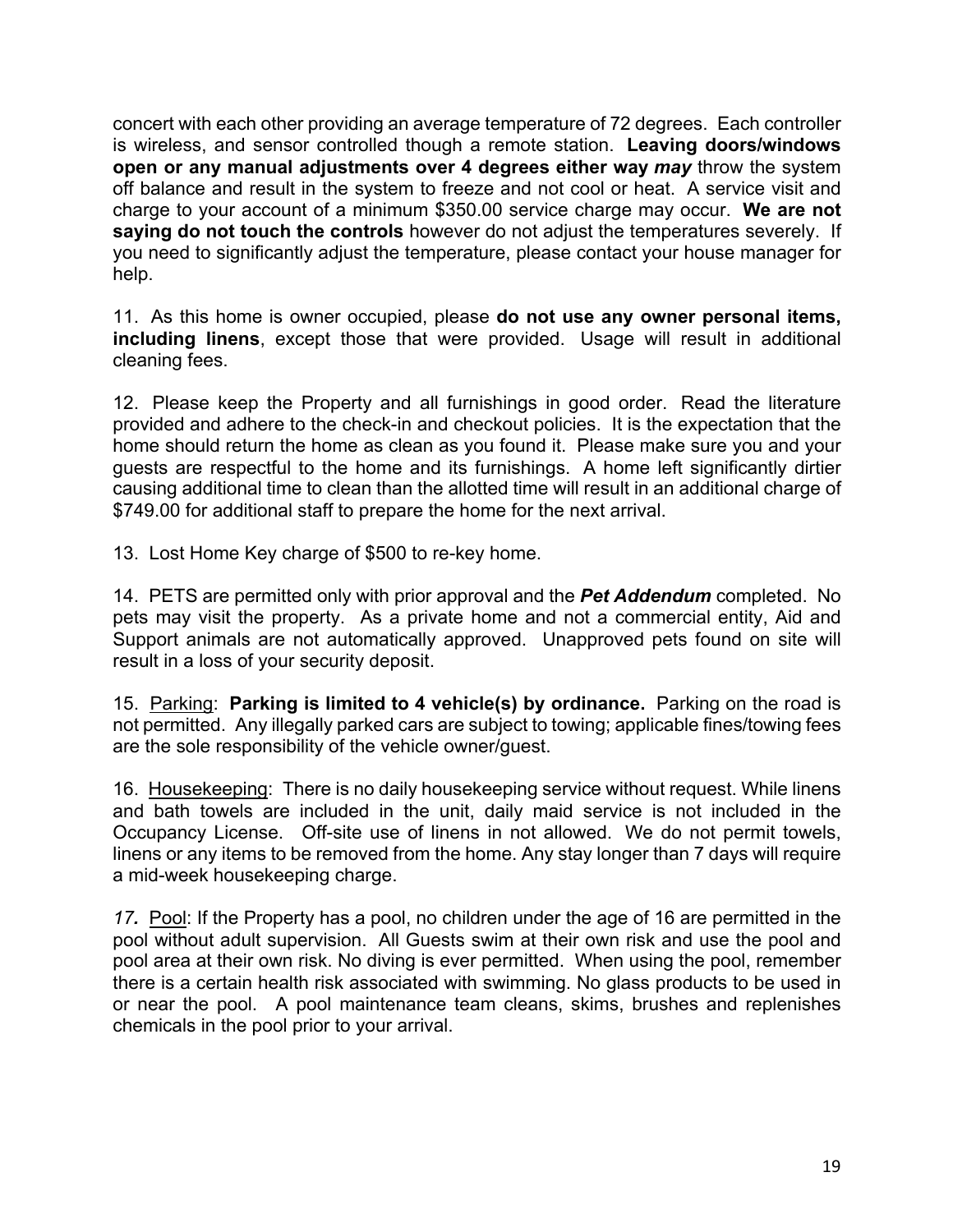#### *An optional pool heating charge will be assessed if requested. May-September Spa \$150/3 nights, Pool/Spa \$300/3 nights, October –April Spa \$250/3 nights, Pool/Spa \$500/3nights* (Contract.Initials)

*18.* Theatre: If the Property has home theatre and/or expensive electronics, please be aware of the sensitivity and the expensive nature of this equipment. Please do not press any buttons on the components other than those on the remote control. Also, please refrain from manually moving the automated shades, if present. It can be easily broken. Any damage to the theatre or other electronic equipment will be the guest's responsibility. Contact your House Manager for operational instructions to avoid any damages.

19. Outdoor Patio and Kitchen: Please make sure to operate the outdoor grill, if present, with care and as instructed. As the outdoor patio is made of real and very porous stone, please clean up any spill other than water immediately to avoid staining and additional cleaning charges.

20. Fireplaces/Candles/Grills: For safety reasons, we ask you refrain from using any indoor or outside fireplaces or candles throughout the home/property. All outdoor grills must be used with a fire extinguisher nearby. Please use great care when using. Guest assumes all risk when using the grill.

21. Septic: The home may be on a septic system. The septic system is very effective; however, it will clog up if improper material is flushed. DO NOT FLUSH anything other than toilet paper. No feminine products should be flushed at any time. If it is found that feminine products or other foreign objects have been flushed and clog the septic system, you could be charged damages for maintenance.

22. Vendors: All vendors requested by the Guest to visit or be in and around the property must be cleared with the Property Manager at least 72 hours prior to check in. All vendors are required to hold and provide a minimum amount of one million dollars (\$1,000,000) of liability insurance before any services are rendered and copy of policy provided to Property Manager.

23. Security Cameras and Technologies: Surveillance devices at a property (if any) are used for security purposes only but. These devices may, or may not, be active during your stay, and should not be relied on by Guest for any security purposes. This applies to any surveillance device that the Property Manager or Home Owner has access to, owns, and/or operates. The Property Manager and/or Home Owner reserves the right to use noise alerting technologies and outdoor only security cameras. Disabling, covering or destroying these technologies is not permitted and may result in a fine up to the replacement cost and possible removal from the Property without any refund. It is the Guest's responsibility to inform all attendees on property that technologies deployed should never be consider continually monitored, or relied upon for any safety reason. Property Manager takes all precautions to ensure that any data captured on any security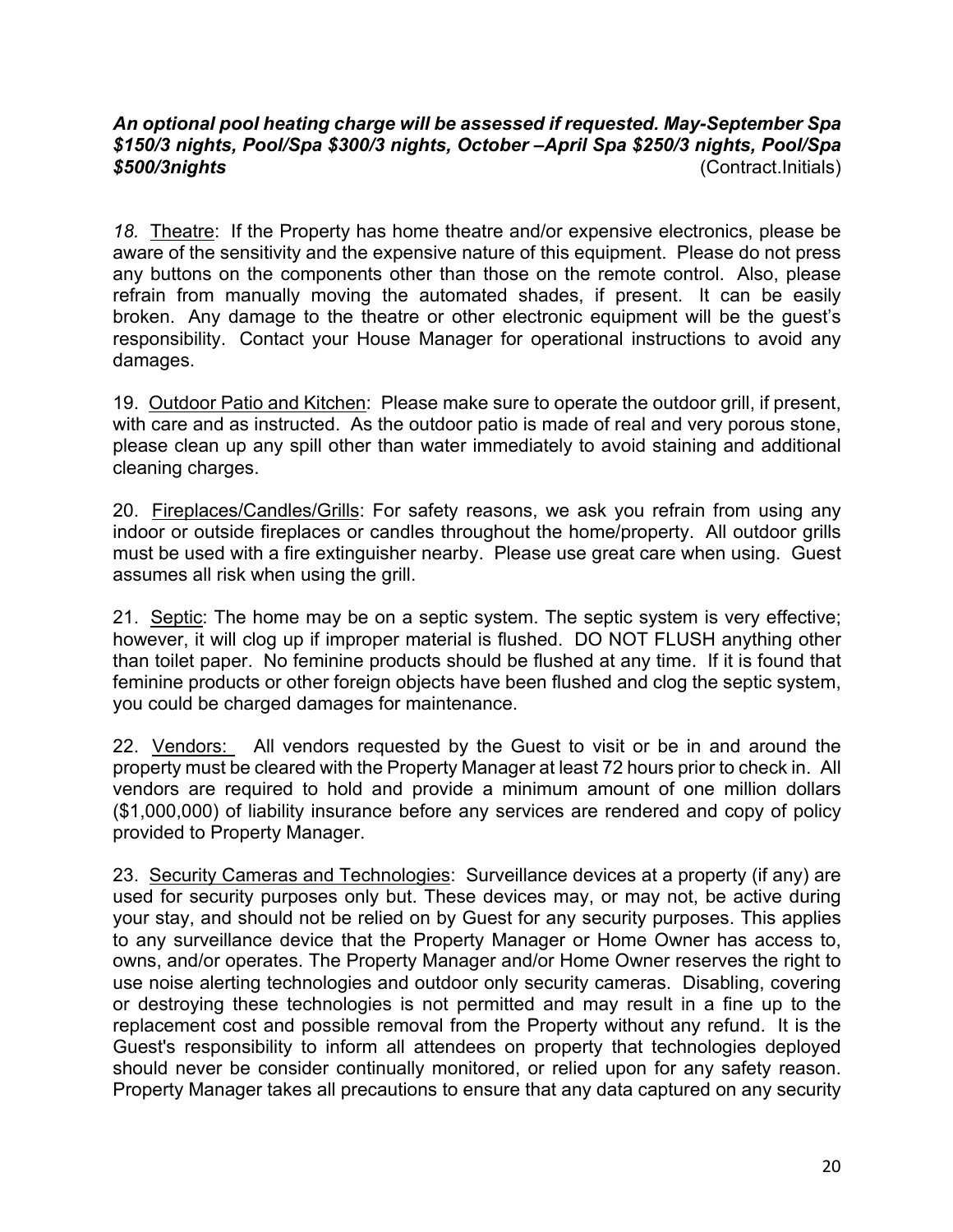device is erased/deleted when it is no longer necessary, however Property Manager makes no representations and shall accept no responsibility or liability regarding such security devices and whether the Guest's Personally Identifiable Information (PII) is recorded inside the home or property. It is the Guest's responsibility to protect his or her PII.

#### 24. Storms:

If there is a storm or hurricane, no refunds will be given unless:

The state or local authorities order mandatory evacuations in a "Tropical Storm/Hurricane Warning area" and/or a "mandatory evacuation order has been given for the Tropical Storm/Hurricane Warning" area of residence of a vacationing guest.

The day that the authorities order a mandatory evacuation order in a "Tropical Storm/Hurricane Warning," area, we will refund:

Any unused portion of Occupancy License Fee from a guest currently registered;

Any unused portion of Occupancy License Fee from a guest that is scheduled to arrive, and wants to shorten the stay, to come in after the Hurricane Warning is lifted; and

Any advance Occupancy License Fees collected or deposited for a reservation that is scheduled to arrive during the "Hurricane Warning" period.

We do not refund due to road conditions or any travel curtailments, if concerned please purchase travel insurance.

(Contract.Initials)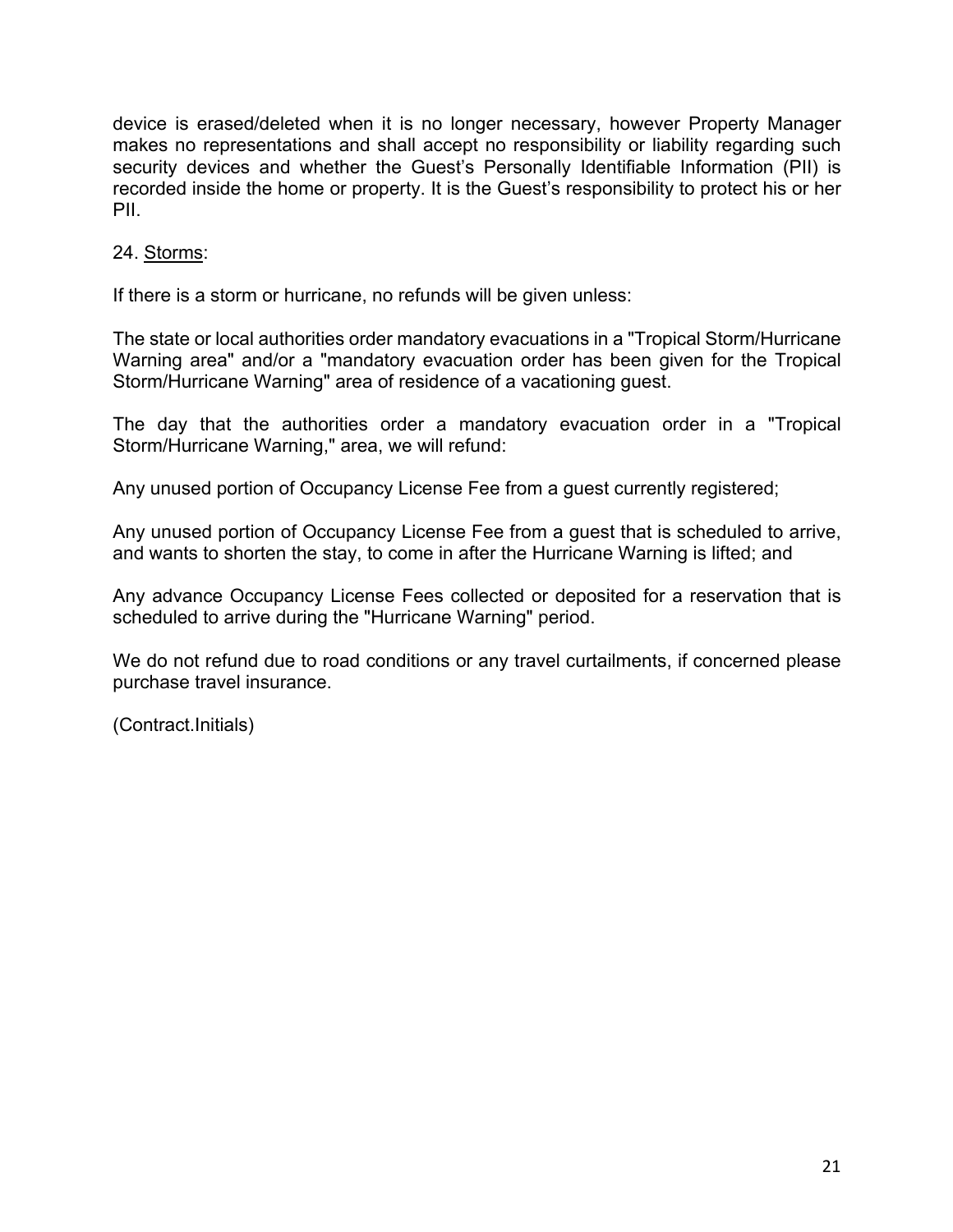## **LAKE SAFETY RULES AND INFORMATION (When Applicable)**

- **GUESTS ASSUME FULL RESPONSIBILITY AND RISKS FOR ANY AND ALL ACTIVITIES IN, ON, AND AROUND THE LAKE**
- **MANDATES NO SOLO LAKE USAGE; GUESTS MAY NOT SWIM OR LOITER ALONE ON/IN THE LAKE.**
- **ALL LAKE USAGE MUST INCLUDE ONE OTHER PERSON OVER THE AGE OF 18 YEARS. NEVER EVER SWIM ALONE.**
- **ABSOLUTELY NO SWIMMING AFTER DARK.**
- **Keep an eye on friends and family.** Drowning can occur in as little as 20 seconds for children and 60 seconds for an adult. Drowning most often occurs within about 10 feet of safety and usually within about 50 feet from shore. Pay close attention to those around you.
- **Swim near the shore in designated areas.** Swim only in areas where motorboats are prohibited.
- **Wear a U.S. Coast Guard-approved life jacket.** If you or a guest require a life jacket, please request one from your house manager prior to entering the lake. Beach toys or balls are not acceptable flotation devices.
- **Recommended to wear water shoes.** Fresh lakes can contain Zebra Mussels that adhere to docks, piers, and ladders that are extremely sharp if touched.
- **Remember that swimming and alcohol can be a deadly combination.**
- **Alcohol** and glass containers are prohibited on the beach, shore or in the water.
- **Dehydration is often the underlying cause of sickness and accidents on the lake.** Stay hydrated by drinking 8-10 eight-ounce glasses of water daily. Consume even more water during extreme heat, low humidity or activity. Avoid caffeinated or alcoholic beverages. Protect your skin: wear sunscreen, protective clothing, and reduce activity during the hottest part of the day (10 a.m. to 3 p.m.).
- **If you become dehydrated:** Stop all physical activity immediately, get out of direct sunlight and rest. Drink 64oz of cool liquids (including rehydration fluids) over the next 2-4 hours. Seek medical attention immediately by dialing 911 if dizziness, weakness, confusion, fainting, or your heart begins to beat too rapidly.
- **Swimming in a river, lake or pond always carries some risk of exposure.** Unlike swimming pools, natural waters are not chlorinated or disinfected. The risk is higher after heavy rains when bacteria levels are elevated due to ground run off entering the lake. Guests who go into the water do so at their own risk.
- **Horseplay. There is no diving, jumping off piers, boat docks or decks at any time.**
- **Bad Weather.** The lake is off limits while thunderstorms and/or lightning are in the area
- **Open Flames.** Fires, barbecues, or grills on the beach/bank of the lake are prohibited.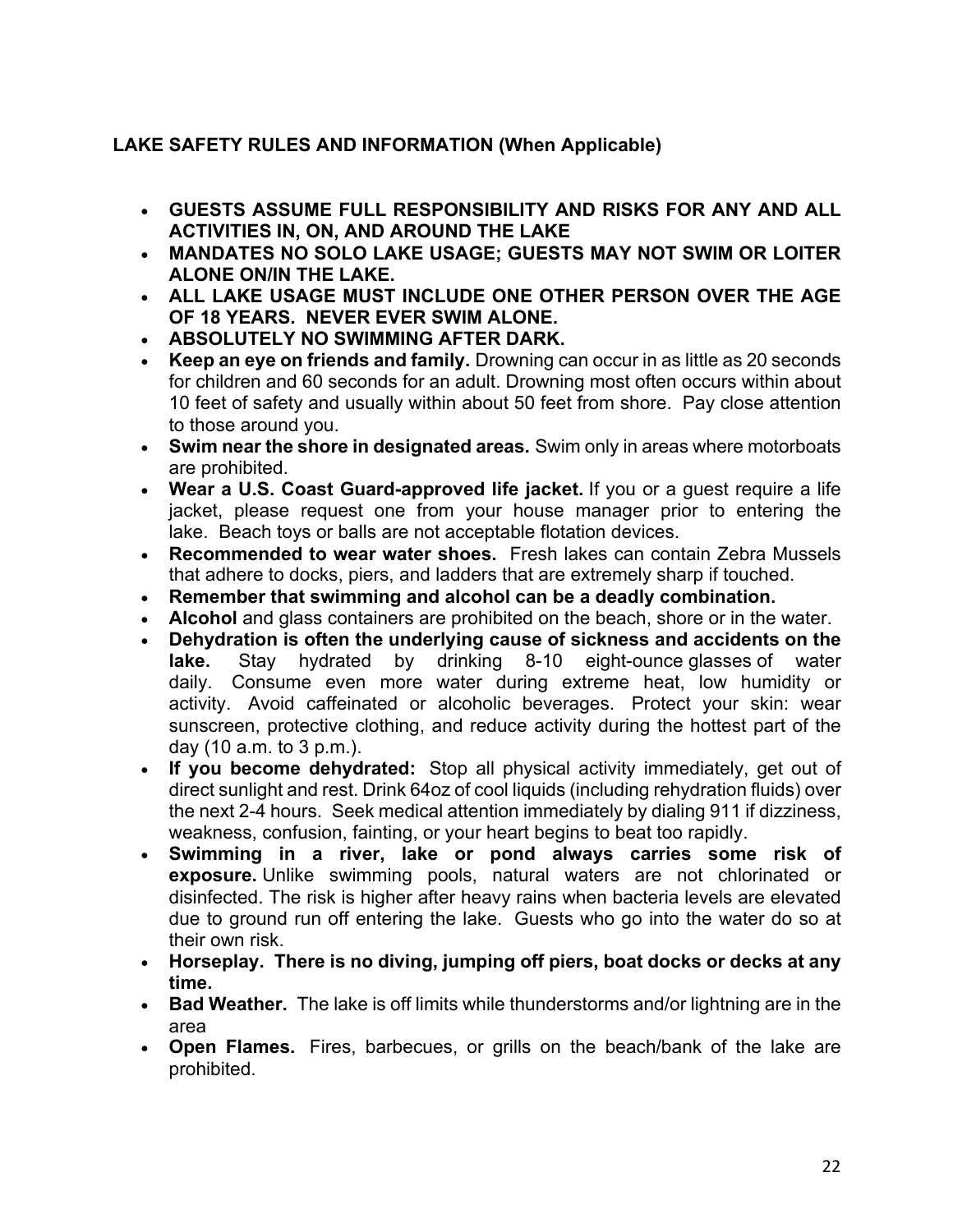- **Fishing in swim areas is prohibited and requires a license from the State.**  These are easily obtained online. Guests under the age of 17 do not need a license. Ask your house manager for details.
- **The lake may be patrolled by local authorities and any infractions or tickets issued to the home owner will be added to your bill.**

(Contract.Initials)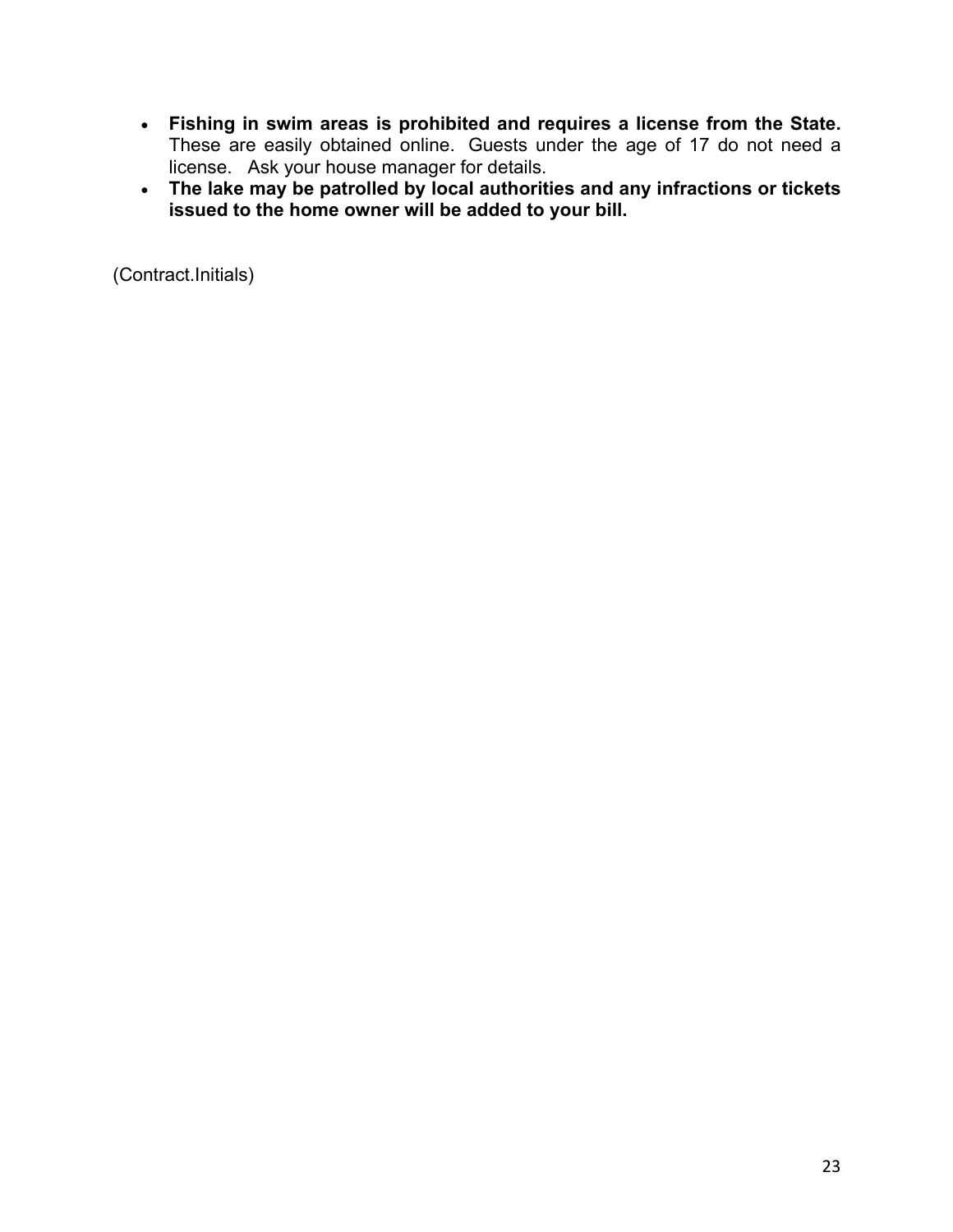**EXHIBIT B**

# **Home Owner and ABOVE VACATION RESIDENCES Waiver & Release**

**Full Name: \_\_\_\_\_\_\_\_\_\_\_\_\_\_\_\_\_\_\_\_\_\_\_\_\_\_\_ Phone Number:** 

\*\*\*\* Damage fees apply for lost or damaged equipment\*\*\*\*

By signing below, I also AGREE to all Terms and Conditions. I HAVE READ THIS RELEASE AND WAIVER OF LIABILITY, ASSUMPTION OF RISK AND INDEMNITY AGREEMENT, UNDERSTAND ITS TERMS, UNDERSTAND THAT I HAVE GIVEN UP SUBSTANTIAL RIGHTS BY SIGNING IT, AND HAVE SIGNED IT FREELY AND VOLUNTARILY WITHOUT ANY INDUCEMENT, ASSURANCE OR GUARANTEE BEING MADE TO ME AND INTEND MY SIGNATURE TO BE A COMPLETE AND UNCONDITIONAL RELEASE OF ALL LIABILITY TO THE GREATEST EXTENT ALLOWED BY LAW.

#### **Terms and Conditions**

**For and in consideration of the use, occupancy, rental, or other access to activities, equipment, dock, pool, boat lift, boat slip, facilities, or activities of ABOVE VACATION RESIDENCES and the Home Owner (the "Activities and Facilities"), the signed Participants enter this Participation Agreement and Release (the "Agreement").**

**Warnings, Understandings, and Representations:** I understand that participation in some activities and use of the Home owner's Amenities and the actual facilities involves risk of serious injury, including bodily, mental injury, disability, paralysis, pain, suffering, or death. Dangers may include tipping or turning over of watercraft; entanglement in trees or other obstructions; exposure to heat, cold, lightning, strong currents, injurious plants, insects, animals, or other elements; sunburn; dehydration; heat stroke; muscle cramps; exhaustion; hypothermia; accidents; or accidental drowning. I understand that risks and dangers may result from the acts or omissions of myself or third parties, or of the Home owner or ABOVE VACATION RESIDENCES, its agents, employees, owners, participants, volunteers, or others acting on their behalf. With full knowledge of the risks and dangers, I represent that I am in good health and proper physical condition to participate in the activities and use of the Home owner's Amenities and I do not have health problems or medical conditions that preclude participation. I have inspected the equipment, activities and facilities and home owner amenities of ABOVE VACATION RESIDENCES, and I find that they are acceptable for the intended use or participation.

**Assumption of Risk and Responsibility for Injury or Damage**: I acknowledge that open water or sports activities are inherently dangerous and that I participate at my own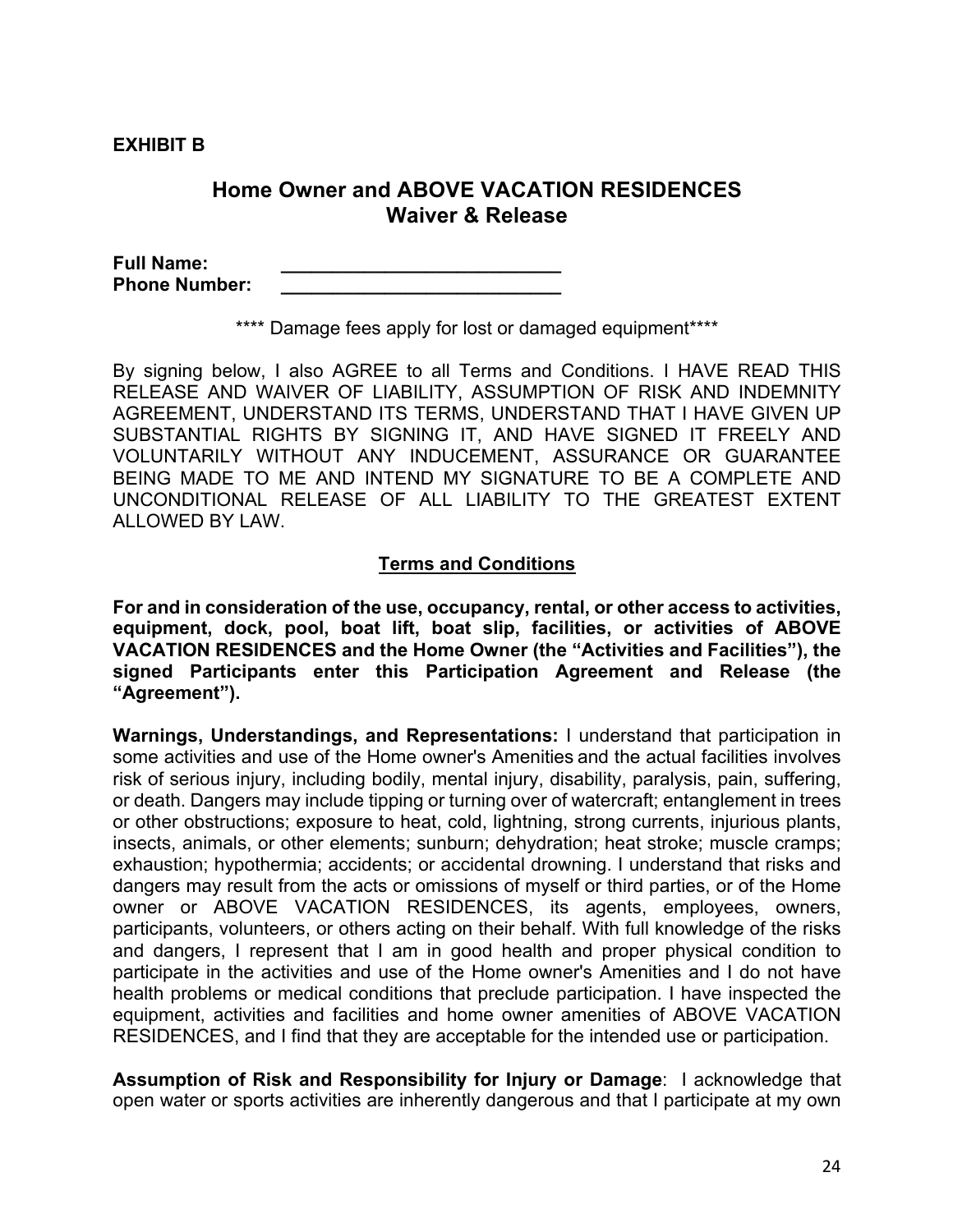risk. I understand that risks and dangers cannot be eliminated without jeopardizing the essential qualities of the activity, and I voluntarily elect to participate, accepting and assuming the risks. I certify that I have adequate insurance to cover any injury or damages that I may cause or suffer. I agree to exclusively bear the costs and responsibility for any injury or damages I may cause or suffer, including payment for bodily injury to myself and any other person, property damage, or lost or damaged equipment.

**Indemnification and Release of Liability:** I FULLY AND UNCONDITIONALLY RELEASE AND DISCHARGE THE HOME OWNER OR ABOVE VACATION RESIDENCES AND ITS AGENTS, EMPLOYEES, OWNERS, ADMINISTRATORS, DIRECTORS, OFFICERS, MEMBERS, INSTRUCTORS, PARTICIPANTS, VOLUNTEERS, CONTRACTORS, SPONSORS, ADVERTISERS, OR EVENT ORGANIZERS, OR OTHERS ACTING ON THEIR BEHALF (THE RELEASED PARTIES) OF ANY LIABILITY, CLAIMS, DEMANDS, CAUSES OF ACTION, LOSSES, INJURIES, OR DAMAGES, WHETHER CAUSED IN WHOLE OR IN PART BY THE RELEASED PARTIES, OR BY THE NEGLIGENCE OF THE RELEASED PARTIES. THIS RELEASE EXTENDS TO ANY INJURIES OR DAMAGE THAT MAY ARISE FROM THE USE, RENTAL, OR OTHER ACCESS TO THE EQUIPMENT, HOME OWNER AMENITIES, ACTIVITIES AND FACILITIES OF THE HOME OWNER OR ABOVE VACATION RESIDENCES OR WHICH MAY BE CONNECTED TO MY PARTICIPATION IN THE ACTIVITIES AND FACILITIES, AND TO ALL CLAIMS FOR PERSONAL INJURIES OR PROPERTY DAMAGE SUSTAINED BY ME, OR BY MY ESTATE, PARENTS, CHILDREN, HEIRS, BENEFICIARIES, PERSONAL REPRESENTATIVES, OR ASSIGNS ("THE RELEASING PARTIES").

I AGREE TO INDEMNIFY, DEFEND, AND HOLD HARMLESS THE HOME OWNER AND ABOVE VACATION RESIDENCES AND THEIR AFFILIATES, OFFICERS, DIRECTORS, OWNERS, EMPLOYEES AND AGENTS, TO THE MAXIMUM EXTENT ALLOWABLE BY LAW, FROM AND AGAINST ANY AND ALL LOSSES, DAMAGES, CLAIMS, SUITS, ACTIONS, LIABILITIES, OBLIGATIONS, COSTS AND EXPENSES (INCLUDING REASONABLE ATTORNEYS' FEES AND EXPENSES), INJURY OR DEATH TO ANY PERSON OR LOSS OR DAMAGE TO ANY PROPERTY OF ANY KIND WHATSOEVER IN ANY WAY RELATING TO USE, RENTAL, OR OTHER ACCESS TO EQUIPMENT, HOME OWNER AMENITIES, ACTIVITIES AND FACILITIES OF HOME OWNER OR ABOVE VACATION RESIDENCES.

This Indemnification and Release of Liability applies to all activities taking place at the Home owner's property, whether such activity is approved or unapproved.

**Choice of Law:** This Agreement creates a covenant not to sue, and complete release and indemnity of, the Home Owner or ABOVE VACATION RESIDENCES and the Released Parties. If, despite this Agreement, suit is attempted, all parties to agree to binding arbitration and I agree that the exclusive forum shall be Travis County, Texas, applying Texas law. I agree that if any term of this Agreement is found to be void or unenforceable, then the remaining terms shall remain in full force and effect.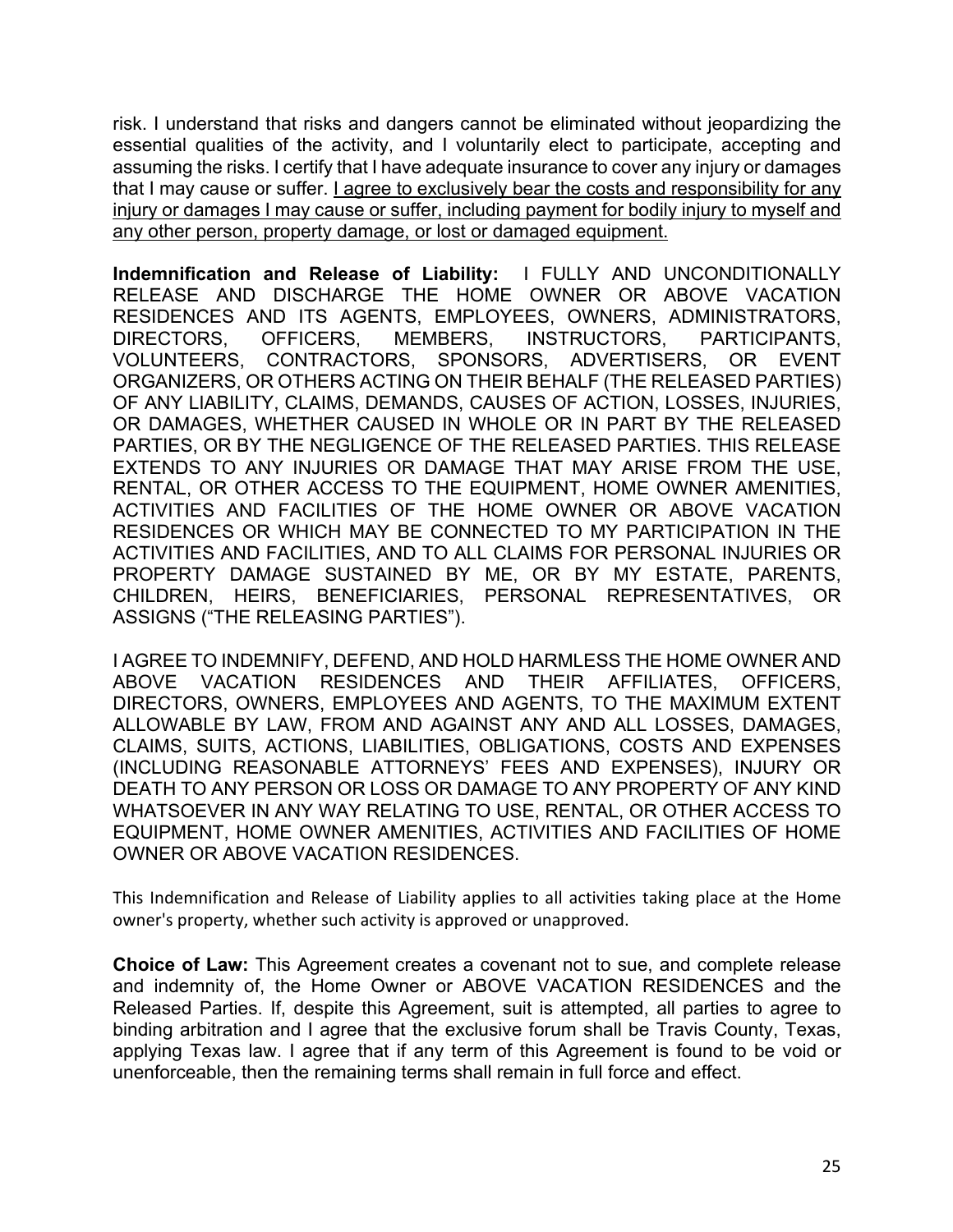**Severability.** If any one or more of the provisions of this Agreement, or the application of any such provision to any person, entity, or set of circumstances, shall be determined to be invalid, unlawful, or unenforceable to any extent at any time, the remainder of this Agreement, and the application of such provision to persons, entities, or circumstances other than those as to which it is determined to be invalid, unlawful, or unenforceable, shall not be affected, and shall continue to be enforceable to the fullest extent permitted by law. Any invalid, unlawful, or unenforceable provision hereof shall be reformed to the extent necessary to render it valid, lawful, and enforceable in a manner consistent with the intentions of the parties hereto regarding such provision.

**Careful Review and Understanding:** I have carefully read this Agreement in its entirety and have been provided with the opportunity to have it reviewed by an attorney. I fully understand the Agreement, understand that I am knowingly waiving substantial rights by signing the Agreement, and sign it freely, without any inducement or assurance of any nature.

(Contract.Signature)

 $\mathcal{L}_\text{max}$  , where  $\mathcal{L}_\text{max}$  , we have the set of  $\mathcal{L}_\text{max}$ Signature of Responsible Party

\_\_\_\_\_\_\_\_\_\_\_\_\_\_\_\_\_\_\_\_\_\_\_\_\_\_\_

(Guest.FullName)

\_\_\_\_\_\_\_\_\_\_\_\_\_\_\_\_\_\_\_\_\_\_\_\_\_\_\_ Printed Name

(Guest.Address) (Guest.City), (Guest.State) (Guest.Zip)

Address

(Contract.Date)

**\_\_\_\_\_\_\_\_\_\_\_\_\_\_\_\_\_\_\_\_\_\_\_\_\_\_\_** Date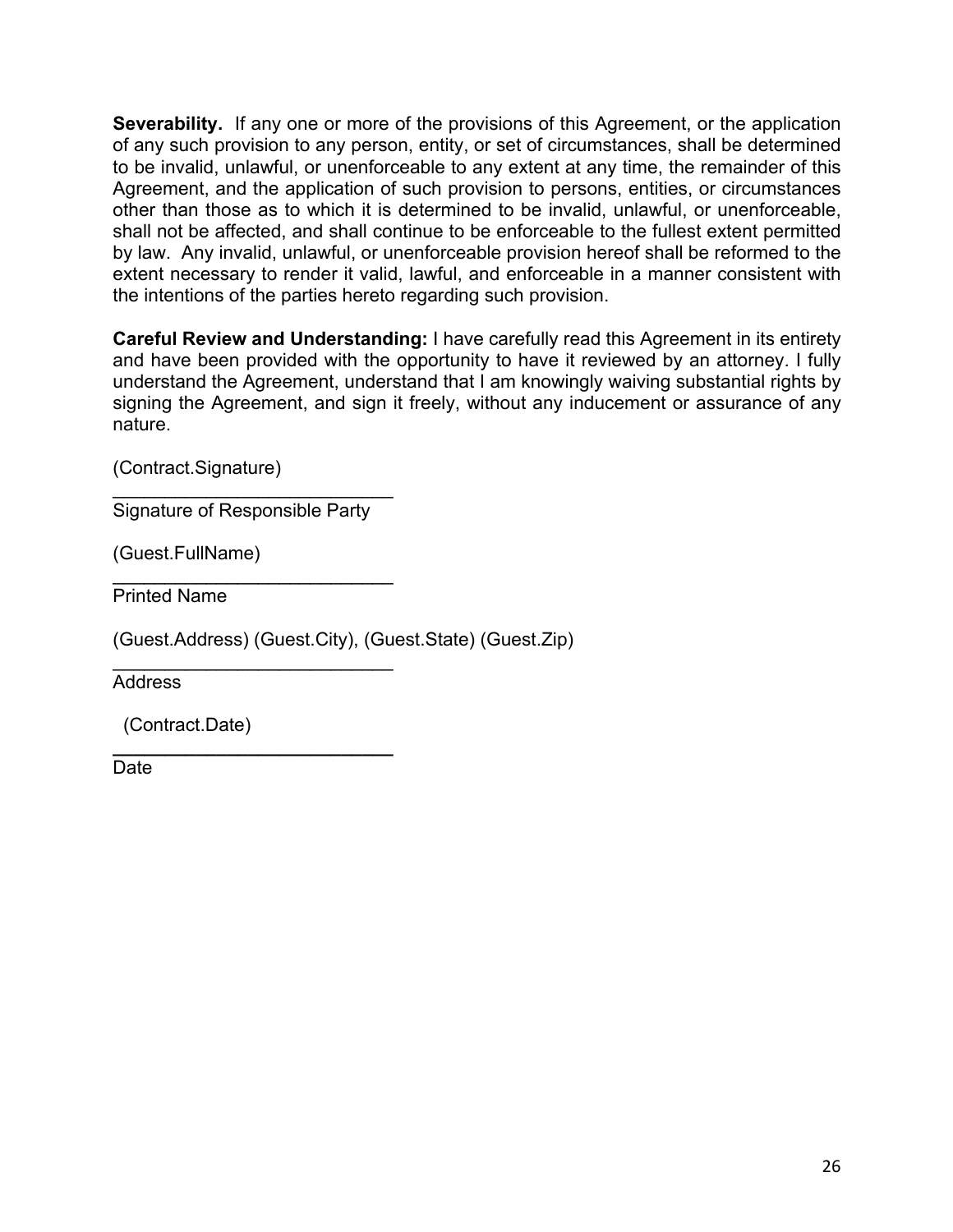# **EXHIBIT C (TO BE SIGNED AT CHECKIN)**

### **Precautionary Coronavirus Release Form**

Due to the 2019-2020 outbreak of the novel Coronavirus, COVID-19, we are taking extra precautions with guests and Property Managers working with ABOVE Vacation Residences. Including requesting that guests and Property Managers confirm whether they are or have in the past 14 days suffered from certain symptoms, as well as disinfecting practices.

Please complete the following and sign below.

According to the Centers for Disease Control ("CDC"), people with Coronavirus have had a wide range of symptoms reported, including:

- Fever
- Cough
- Shortness of breath or difficulty breathing
- Chills
- Repeated shaking with chills
- Muscle pain
- Headache
- Sore throat
- New loss of taste or smell

I, agree to the following:

I understand the above symptoms and affirm that I, as well as all household guests, do not currently have, nor have experienced within the last 14 days, the symptoms listed above.

- Neither I, nor anyone in my household, has been diagnosed with Coronavirus or told by a health care professional to assume we have Coronavirus.
- I affirm that, within the last 14 days, to my knowledge I have not been exposed to anyone diagnosed with COVID-19 or told by a health care professional to assume that they have Coronavirus.
- I affirm that, (1) I have asked everyone in my household whether, within the last 30 days, they know if they have been exposed to anyone diagnosed with COVID-19 or told by a medical professional to assume that they have COVID-19, and (2) no member of my household knows of any such exposure.
- I affirm that I, as well as all household members, have not traveled outside of the country within the last 30 days.

I understand that nothing in this form is intended to be relied on by me to make any decisions about whether I have Coronavirus and I will not rely on this document or the